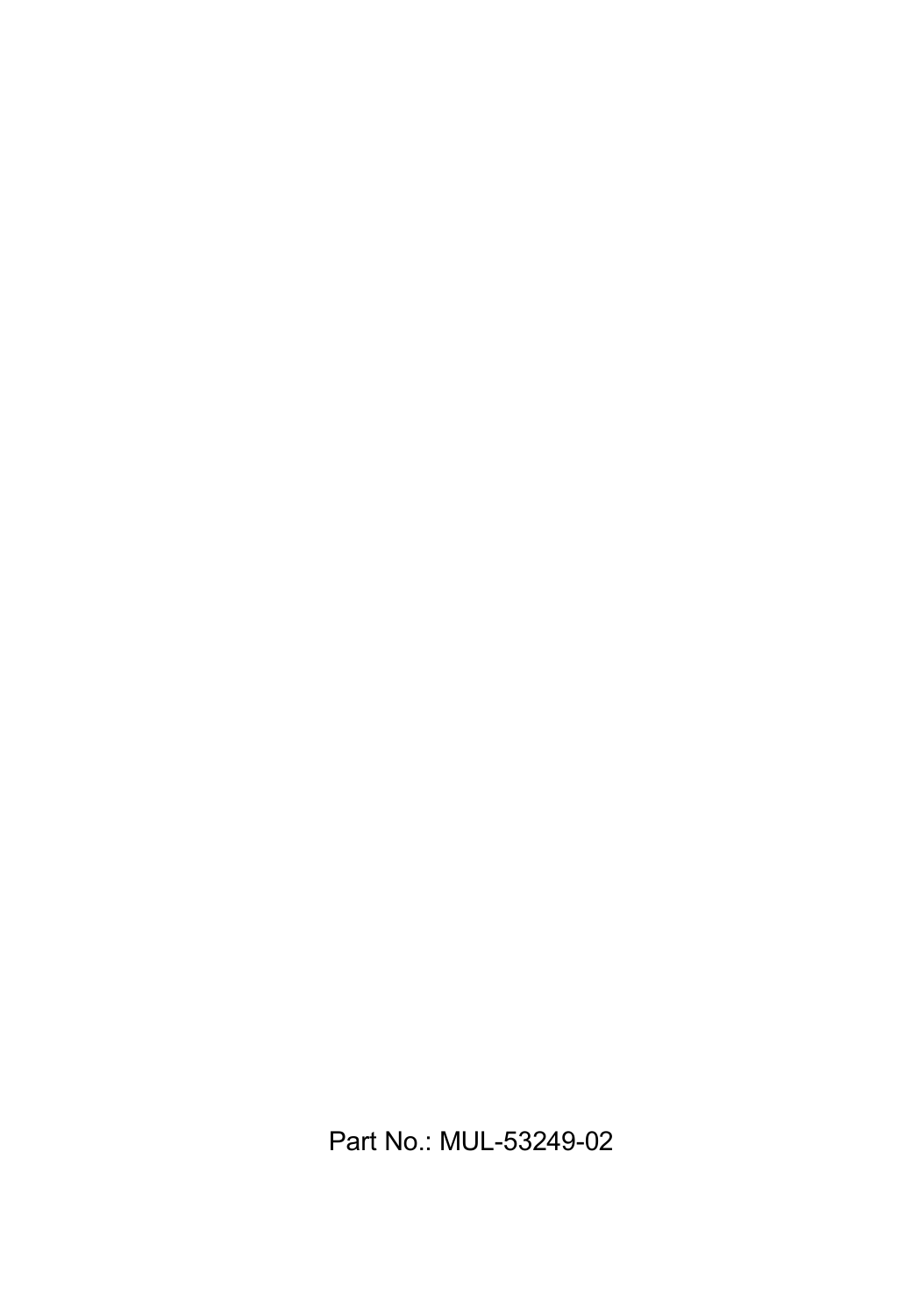# **User ' s Manual**

### **Dual-Laser Omnidirectional Hands-free Scanner**

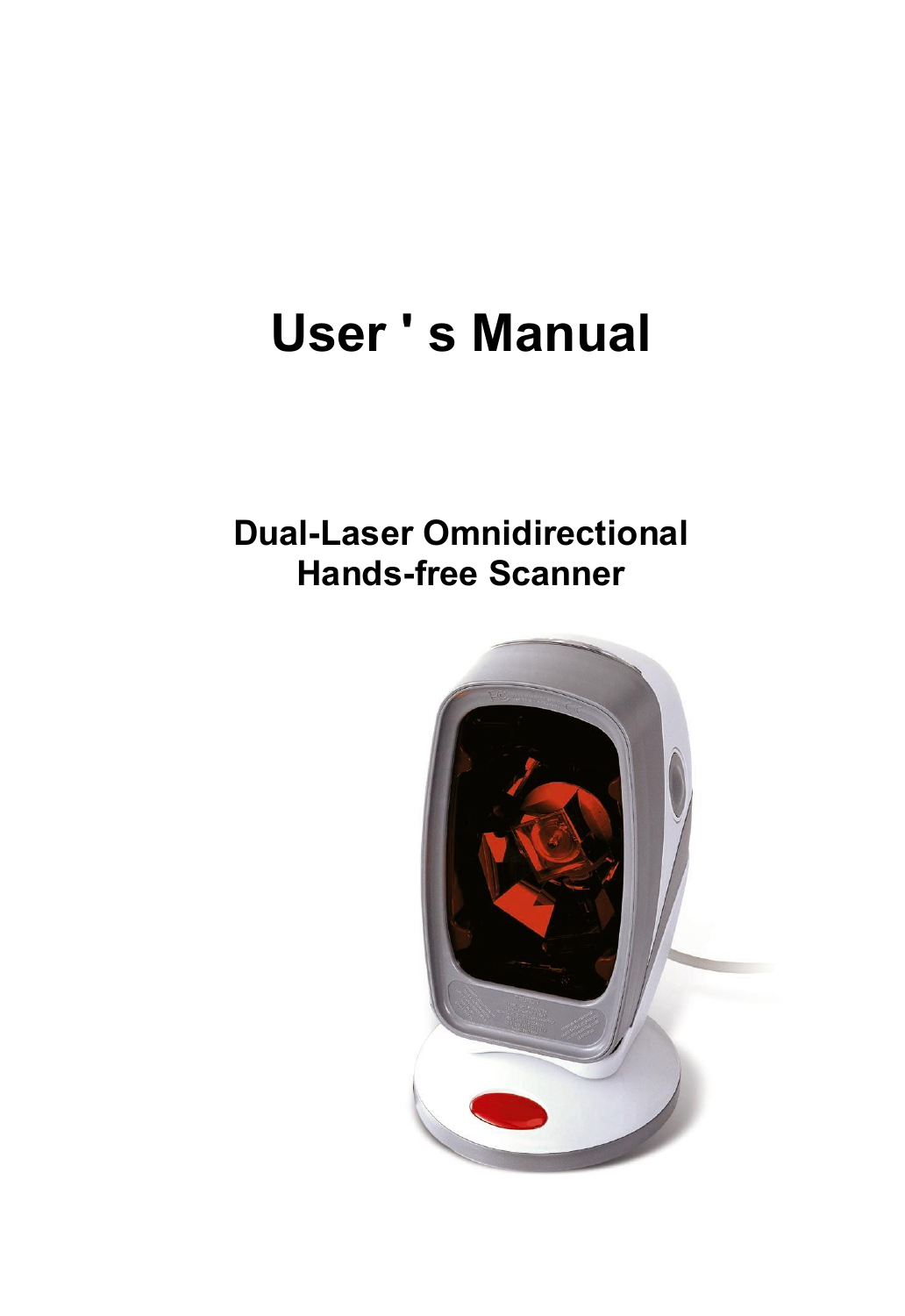### *Importance*

This equipment generates, uses and can radiate radio frequency energy. If not installed and used in accordance with the instructions in this manual, it may cause interference to radio communications. The equipment has been tested and found to comply with the limits for a Class A computing device pursuant to EN55022 and 47 CFR, Part 2 and Part 15 of FCC Rules. These specifications are designed to provide reasonable protection against interference when operated in a commercial environment.

#### *For CEcountries:*

It is in conformity with the CE standards. Please note that a CE-Marked power supply unit should be used to conform to these standards.

#### **Radio and television interference**

Operation of this equipment in a residential area can cause interference to radio or television reception. This can be determined by turning the equipment off and on. The user is encouraged to try to correct the interference by one or more of the following measures:

- Re-orientate the receiving antenna
- Relocate the device with respect to the receiver
	- Move the device away from the receiver

Plug the device into a different outlet so that the device and the receiver are on different branch circuits

If necessary, the user should consult the manufacturer, an authorized dealer or experienced radio/television technician for additional suggestion. The user may find the following booklet prepared by the Federal Communications Commission helpful:

*"How to ldentify and Resolve RadioTV Interference Problems"*. This booklet is available from the U.S. Government Printing Office, Washington, DC 20402, Stock No. 004000003454.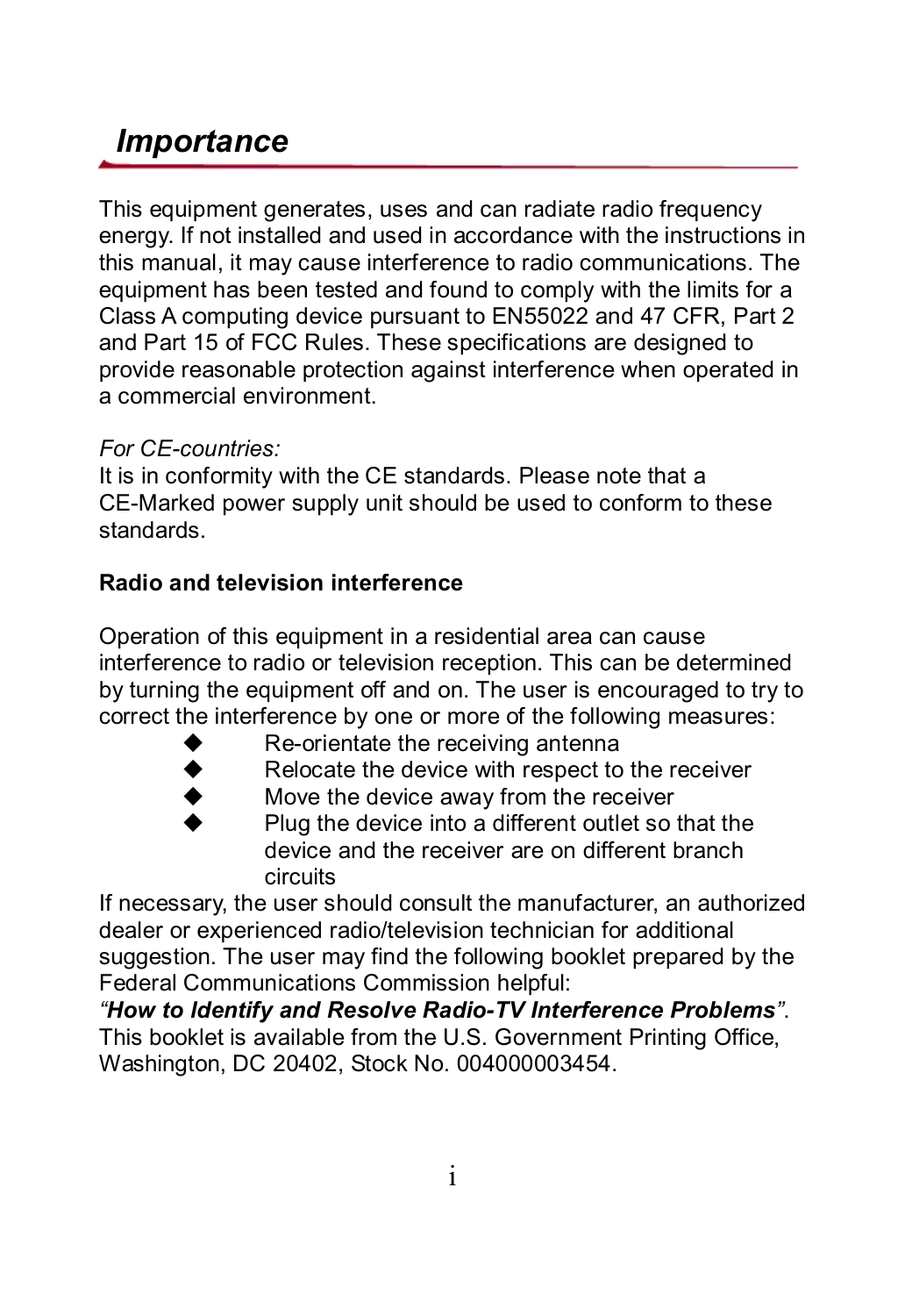No warranty of any kind is made in regard to this material. including, but not limited to, implied warranties of merchantability or fitness for a particular purpose. We are not liable for any errors contained herein nor incidental or consequential damages in connection with furnishing, performance or use of this material.

No part of this document may be reproduced, transmitted, stored in a retrieval system, transcribed, or translated into any language or computer language in any form or by any means electronic, mechanical, magnetic, optical, chemical, manual or otherwise, without express written consent and authorization.

We reserve the right to make changes in product design without reservation and without notification. The material in this quide is for information only and is subject to change without notice.

All trademarks mentioned herein, registered or otherwise, are the properties of their various respective owners.

Copyright © 2004. All rights reserved.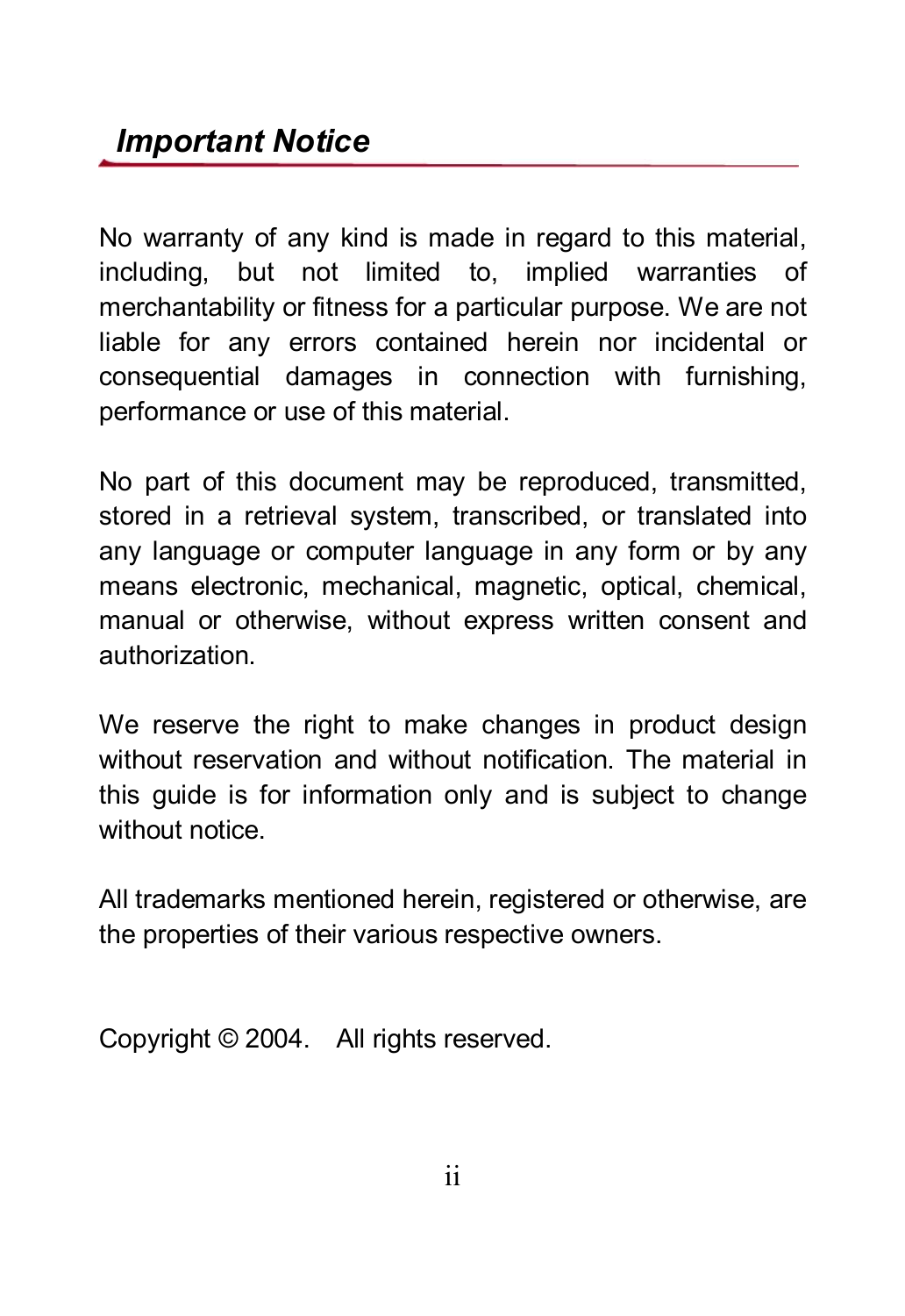#### *TABLE OF CONTENTS*

| Scanning Operation                         |  |
|--------------------------------------------|--|
|                                            |  |
|                                            |  |
|                                            |  |
|                                            |  |
|                                            |  |
|                                            |  |
| Changing Beeper Volume Using Push Button23 |  |
|                                            |  |
| Controlling Scanner from the POS System25  |  |
|                                            |  |
| Appendixes                                 |  |
| Appendix A: Connector & Pin Out 29         |  |
|                                            |  |
|                                            |  |
| Appendix C: Trouble Shooting 32            |  |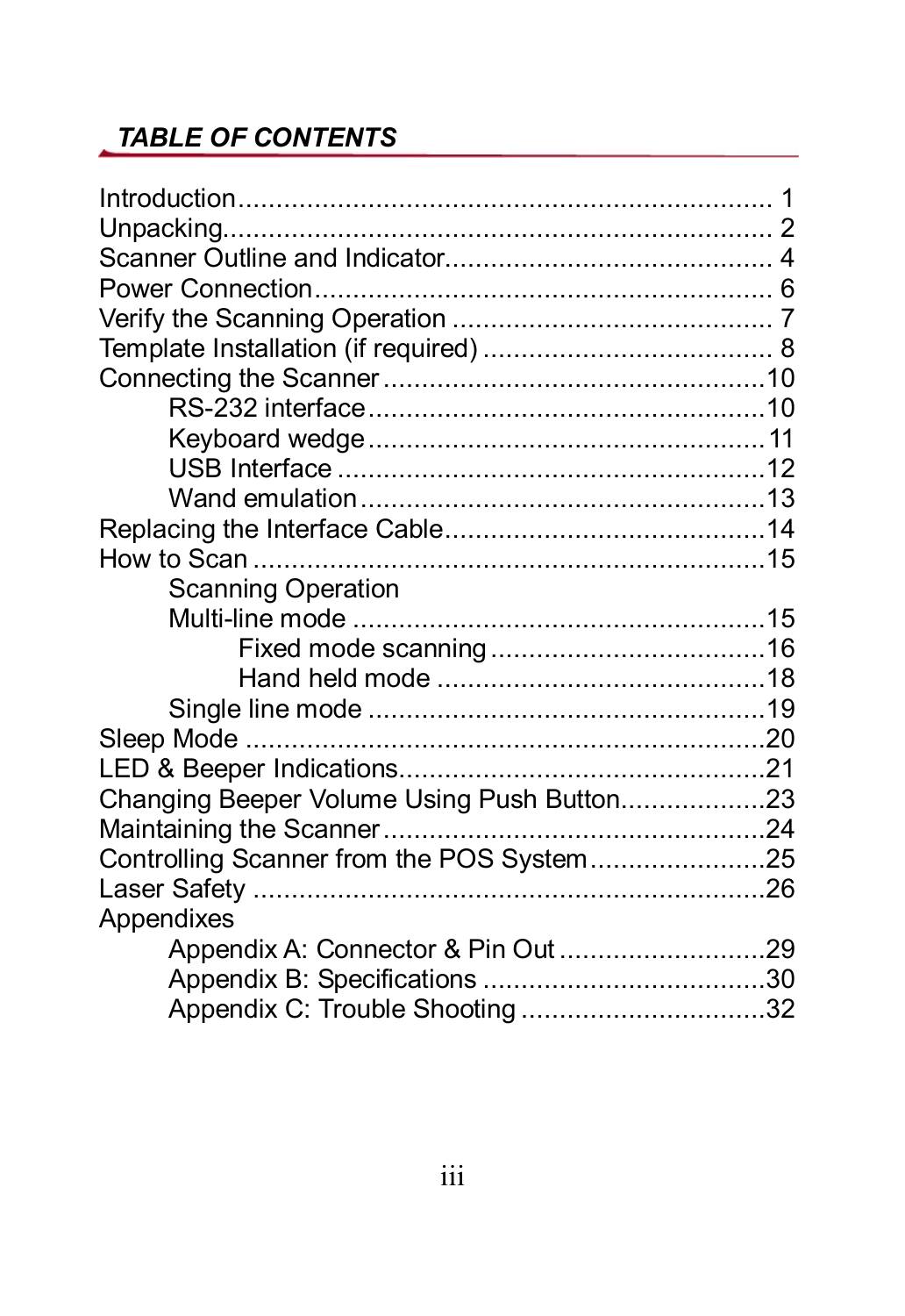### *Introduction*

It is the first dual-laser presentation scanner in the world with numerous record-breaking key features. Its pioneered application of dual laser diodes drastically enhance scanning power by doubling up scan lines, broadening scan angle and intensifying scan pattern across scan field. With this state-of-art technology, it is able to deliver the most comprehensive 32line scan pattern empowering 2400 scans per second, In addition, it is equipped with Z-SCAN technology, which is an innovative ASIC hardware decode technology to provide real-time decode capability to effectively shorten customer transaction time.

Its broad scan field could effectively facilitate scanning barcodes on products in all kinds of shapes. Moreover, it is designed for both hands-free and handheld applications. To scan large merchandise that cannot be placed on the counter, sales clerks could easily pick up from its stand to perform the product scan. While scanning multiple barcodes on one object, sales clerks could switch it to single line scan option simply by pressing one button. The adjustable stand design grants users the flexibility to set the easiest angle of scan. Furthermore, it is programmed with multiple beeper tones and barcode data edition function for different applications.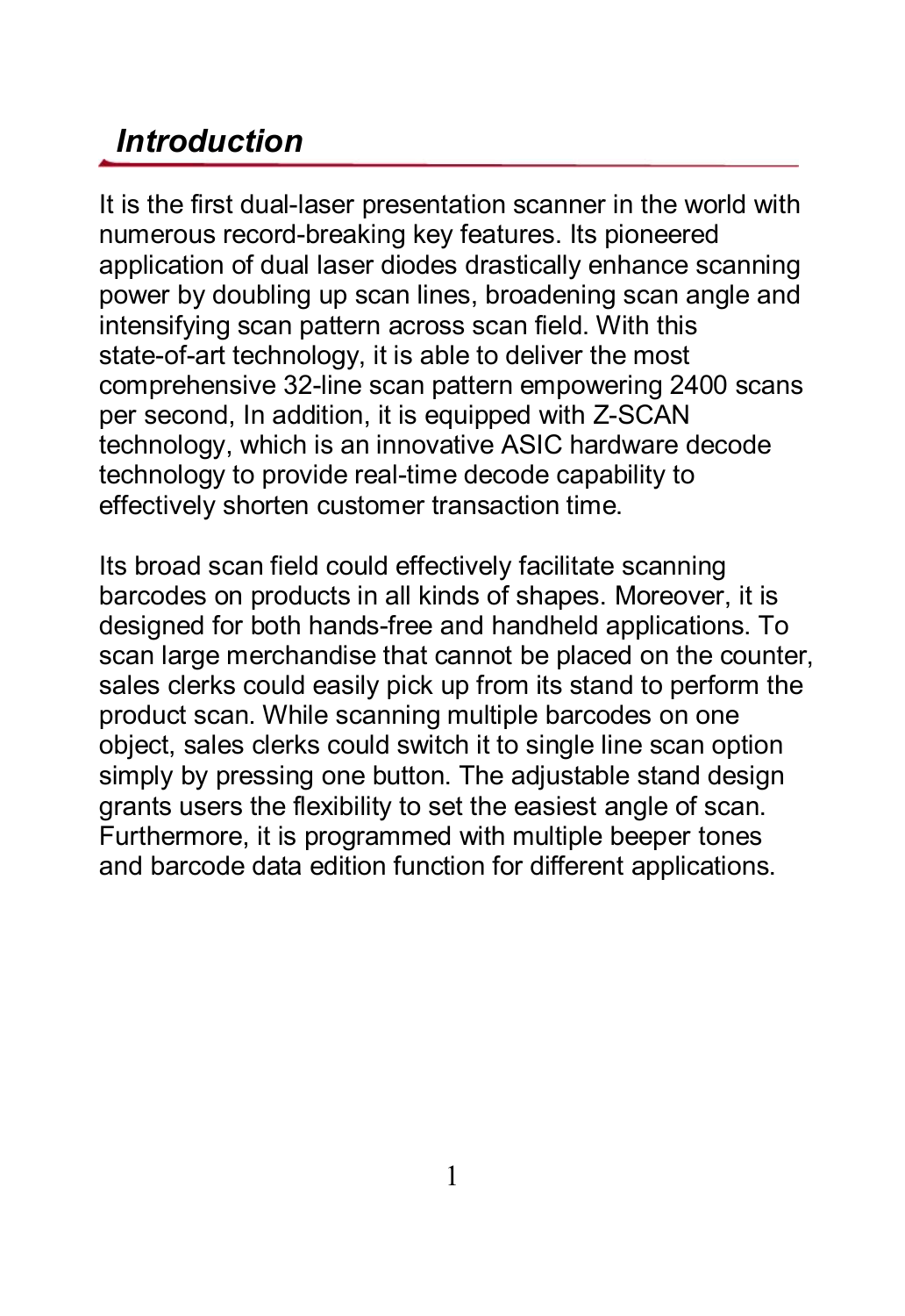### *Unpacking*

When you open the containing box, please check to make sure everything you ordered is present and check if there is any damage during shipment. If you find any damages or missing components, please report immediately to your sales representative.

Open the box, in it should contain:



**Figure 1**

| Item | <b>Description</b>                                         |  |
|------|------------------------------------------------------------|--|
| A    | Hands-free scanner                                         |  |
| В    | Adjustable stand (optional)                                |  |
| C    | Communication and power link Cable (According to<br>order) |  |
|      | Keyboard wedge cable for PC/AT/PS2                         |  |
|      | DB-9 female connector RS232 cable DTE pin-out              |  |
|      | DB-9 female connector RS232 cable DCE pin-out              |  |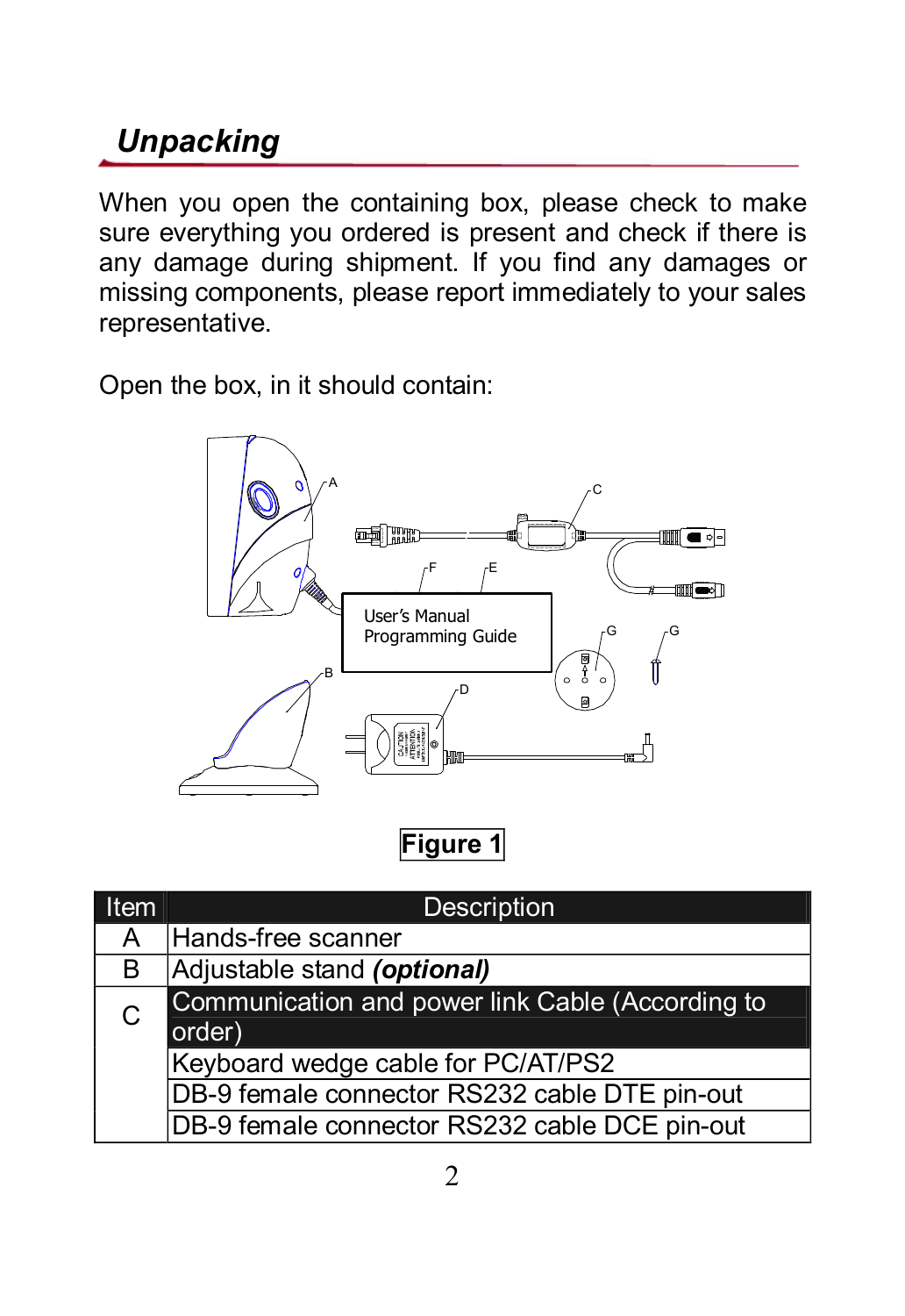|    | Low speed USB cable                                          |  |  |
|----|--------------------------------------------------------------|--|--|
|    | AC to DC power adaptor---Regulate 5V@600mA                   |  |  |
|    | (Optional by order)                                          |  |  |
| D  | 120V: North America, Japan, Taiwan                           |  |  |
|    | 230V: Continental Europe, Middle East, South East,           |  |  |
|    | Asia, South America                                          |  |  |
|    | 100~240V: Apply to all regions                               |  |  |
|    | For special power requirement, please contact your dealer or |  |  |
|    | ldistributor.                                                |  |  |
| F. | Reference manual                                             |  |  |
| F. | <b>Programming Guide</b>                                     |  |  |
| G  | Base template/Screw (optional)                               |  |  |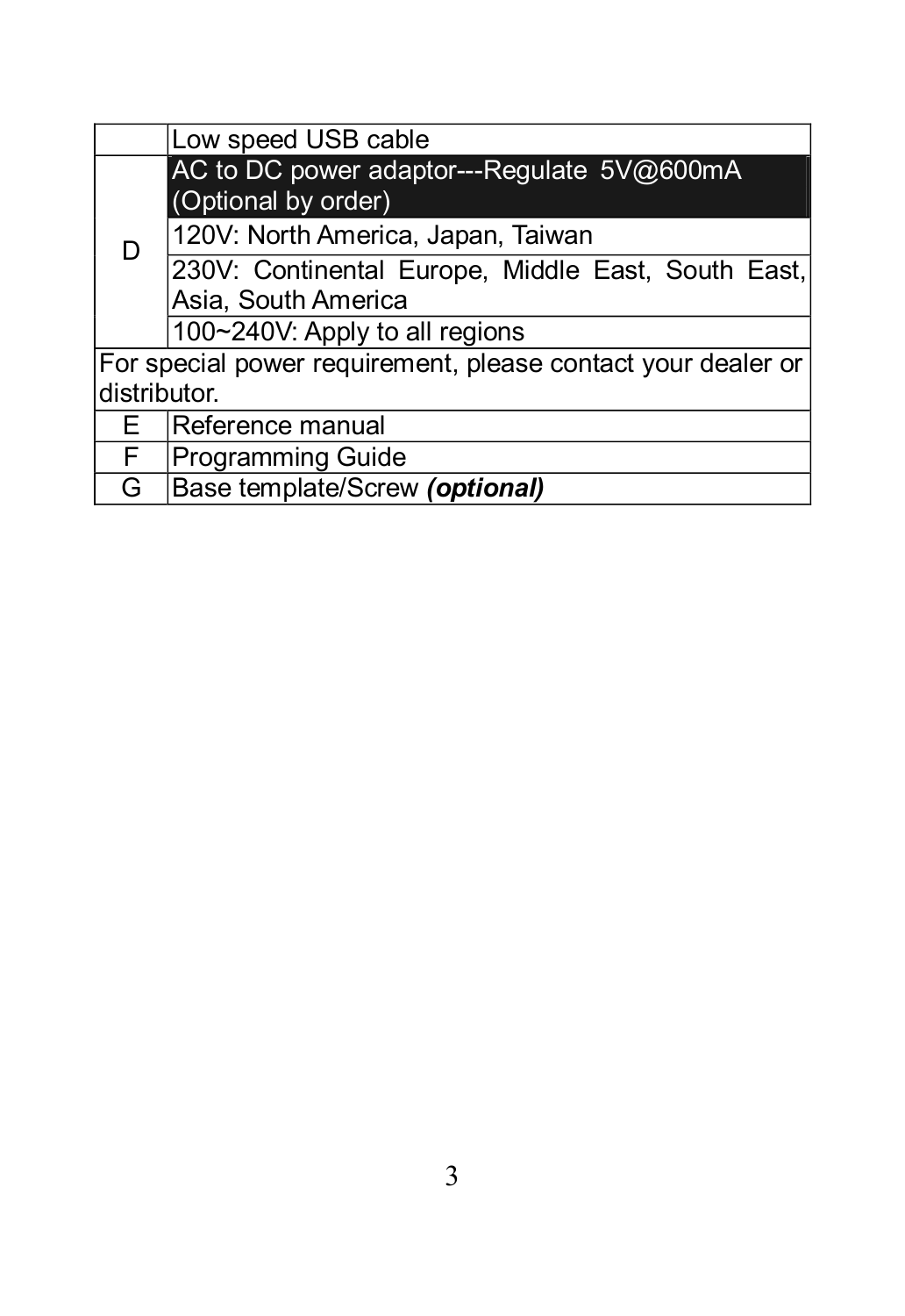### *Scanner Outline and Indicator*



### **Figure 2**

| <b>Button</b> | Wake up scanner | IWhen the scanner enters into the<br>sleep mode, pressing this switch can<br>wake the scanner up. The sleep<br>mode feature can be programmed<br>using the menu labels from the<br>Programming Guide.                      |
|---------------|-----------------|----------------------------------------------------------------------------------------------------------------------------------------------------------------------------------------------------------------------------|
|               |                 | <b>NOTE:</b> The default value for the<br>sleep mode time-out is set to 10<br>minutes after laser sleep, 30<br>minutes after motor sleep. When<br>the scanner is in sleep mode, the<br>LED is intermittently flashing red. |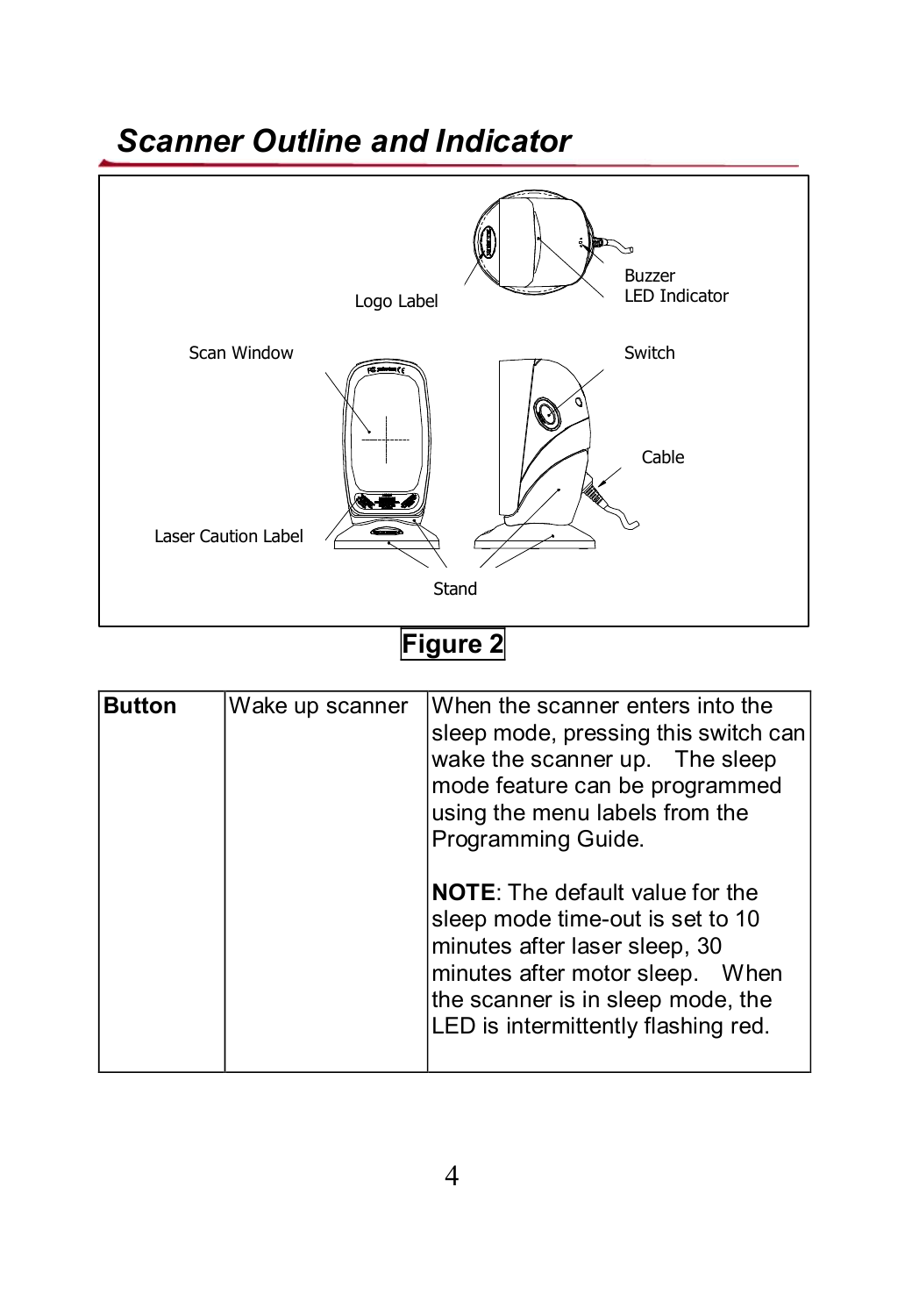|                                             | Single-line pattern Pick up the scanner, press and<br>release the trigger will active single<br>line scan mode                                                                      |                                                                                                                                                                         |  |
|---------------------------------------------|-------------------------------------------------------------------------------------------------------------------------------------------------------------------------------------|-------------------------------------------------------------------------------------------------------------------------------------------------------------------------|--|
|                                             | Beeper tone<br>selection                                                                                                                                                            | When the scanner is sitting in the<br>adjustable stand, press down this<br>button for a duration of time (5 sec).<br>it will automatically change the<br>beeper volume. |  |
| <b>LED</b>                                  | A red LED indicates the scanner is ready to read a<br>barcode while a green LED indicates a good read.                                                                              |                                                                                                                                                                         |  |
| Good<br>Read<br><b>Buzzer</b>               | If the data is captured correctly, the buzzer will be heard.<br>Both the volume and frequency are programmable using<br>the menu labels from the Programming Guide.                 |                                                                                                                                                                         |  |
| stand                                       | Adjustable This stand allows you to direct the scan pattern in a way<br>that is the best for your application by adjusting the<br>scanner window forward, backward.                 |                                                                                                                                                                         |  |
| <b>Power</b><br>Link<br>linterface<br>cable | Connect the external AC/DC power adaptor into the<br>power jack on the power link cable. And the interface<br>connector provides the communication the scanner and<br>host terminal |                                                                                                                                                                         |  |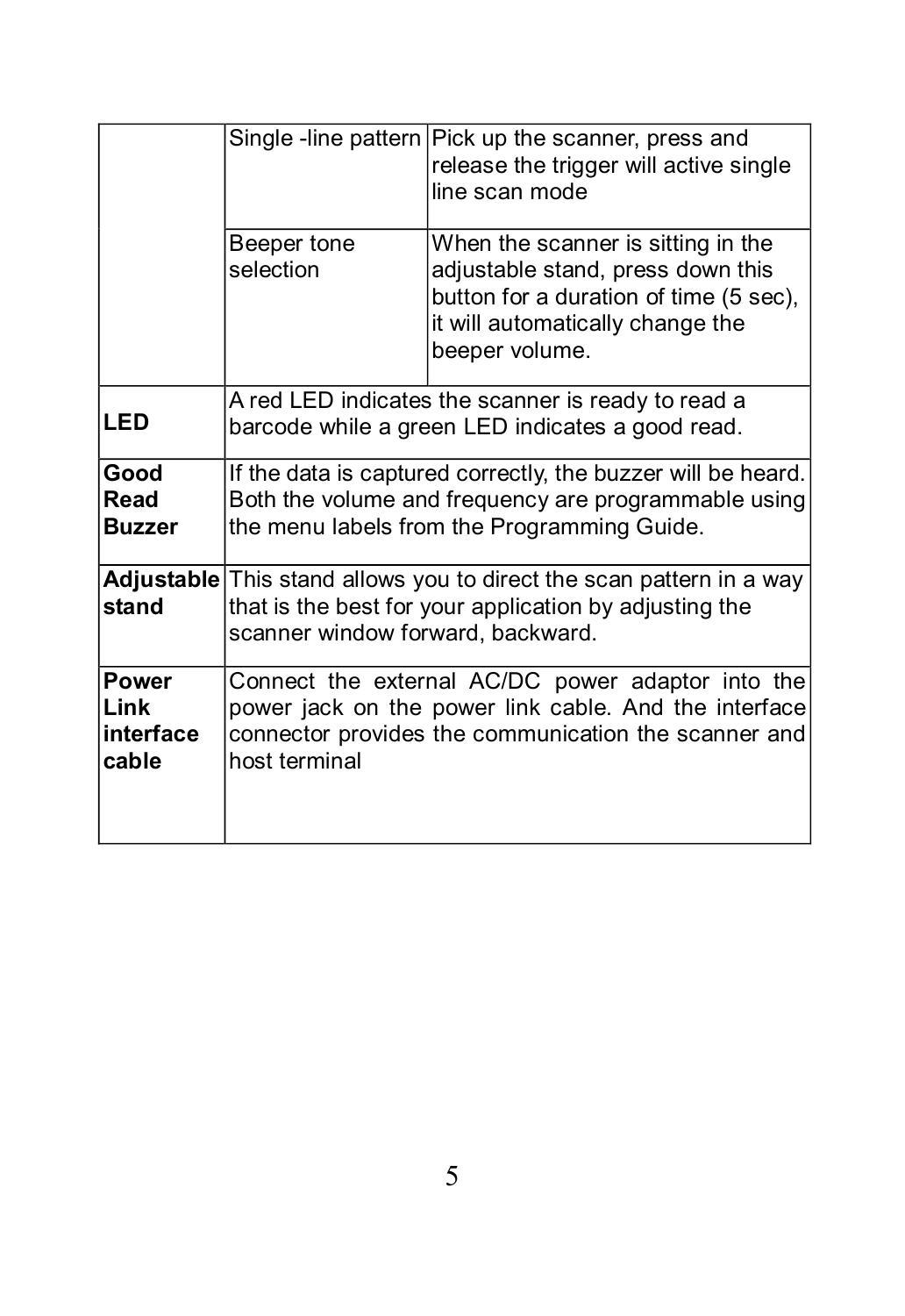### *Power Connection*

The interface cable can support direct power or external power to scanner. If external power has been inserted to the cable power jack, it will automatically switch off the direct power from host to scanner.

If your host does not provide power to the scanner, you will need an external power connection to the scanner:

- 1. Connect the interface cable to the bottom of the scanner, as described in "*How to connect the scanner".*
- 2. Connect the other end of the interface cable to the host (refer to your host manual to locate for correct port).
- 3. Plug the power supply into the power jack on the interface cable.
- 4. Plug the other end of the power supply into an AC outlet.

#### *Note:*

- 1. Although, the device can use direct power from host device, but if the Host (computer) doesn't provide sufficient current for scanner, sometimes it will cause interference and affects the scanner or PC, this is also the reason why a scanner could work more sufficiently on a computer but not others.
- 2. The host system should be capable to supply a minimum of 300mA of current @ 5VDC.
- 3. In order to obtain the best steady operation, it is recommended using the external power supply provided with the device connecting to keyboard wedge or USB host.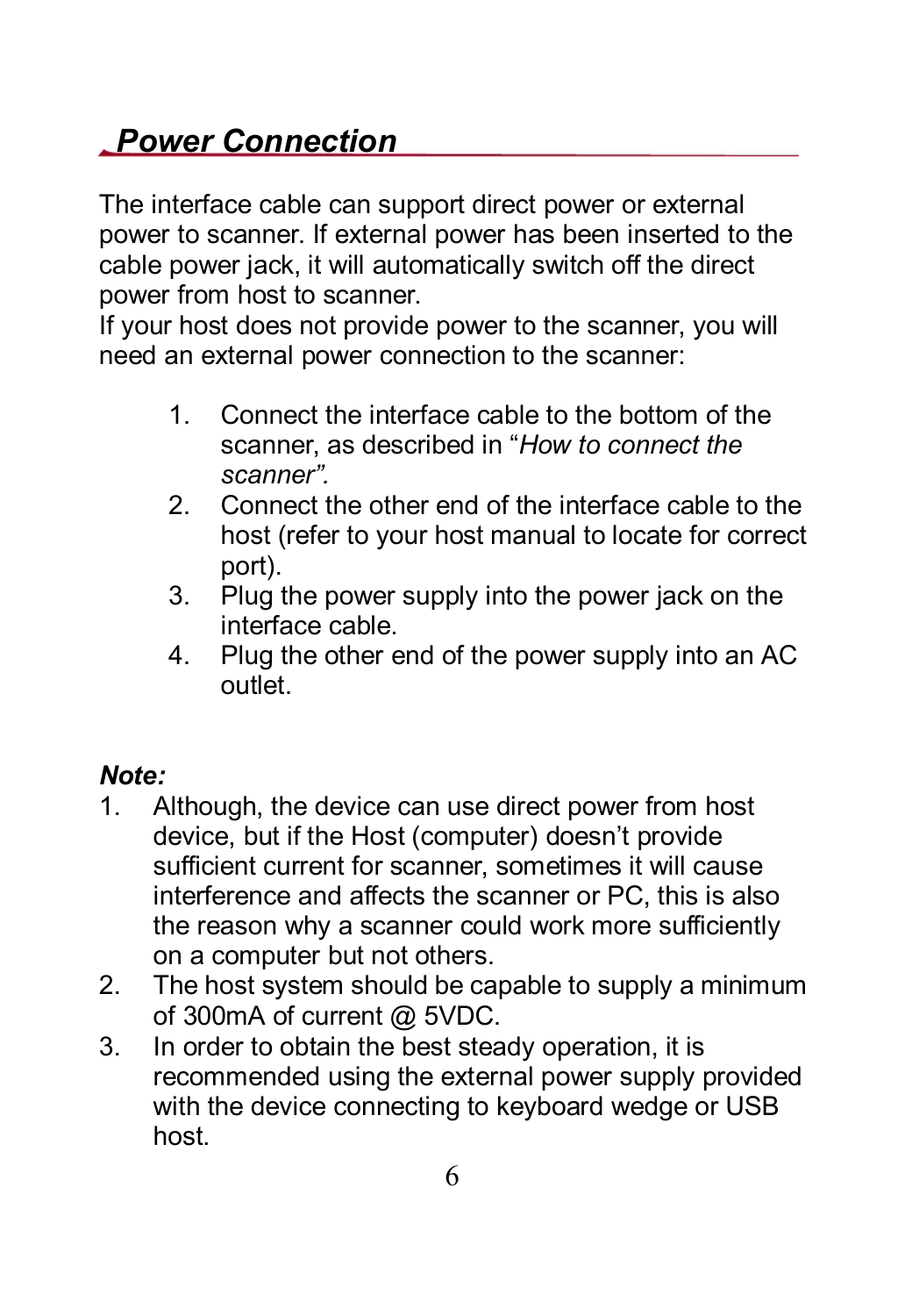### *Verify the Scanning Operation*

Before installing your scanner, please follow the procedures below. This will lead to proceed for scanning properly.

- 1. Connect the modular plug of the power link cable into the back of the scanner.
- 2. Plug the DC plug of the power adaptor into the jack on the power link cable.
- 3. Plug the AC end of the power adaptor into an AC outlet.
- 4. When the scanner powers up, LED lights in green and the buzzer sound with 3-string-long-beep sound. When the self-test is completed the LED status will return red.
- 5. Present the "test barcode" below to the scanner. If the scanner is functioning properly, it will issue a short beep and a green LED indicates a good read than remove the "test barcode"



#### **Note:**

- **(1)** If the scanner does not perform any or correct beep sound, or without any LED indication when powers-up, powers down the scanner and refer to Appendix B for troubleshooting.
- **(2)** If the initial interface of the scanner is in keyboard wedge, and it only reads one barcode and remains with a green LED indicating light, this is because the scanner is not connected to a host terminal.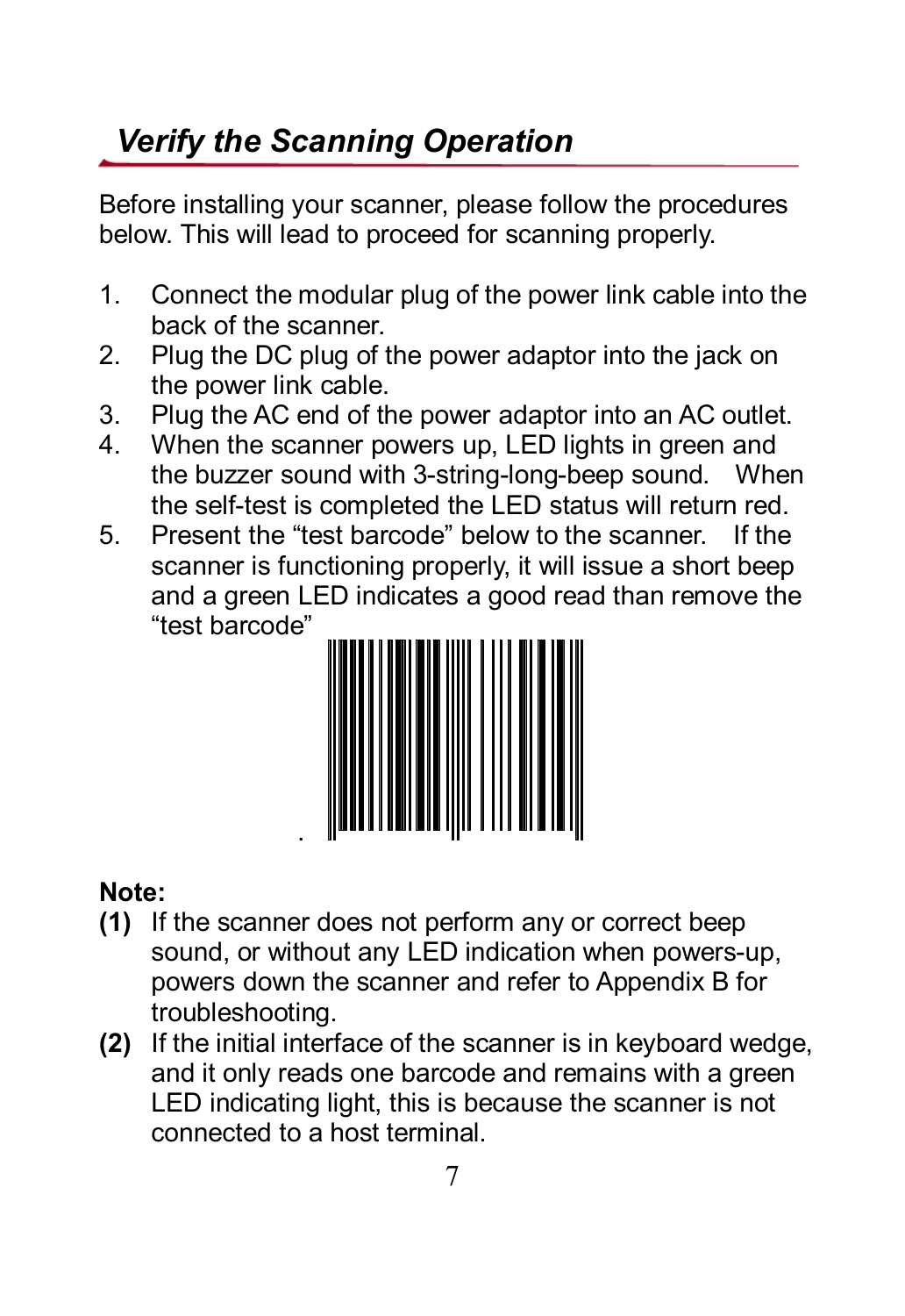### *Template Installation (if required)*

The adjustable stand has non-skid rubber feet on the bottom to prevent unnecessary slippery occurred, but for some special application, it may need to be kept fixed permanently on the counter top.

The base template can be mounted on a flat counter top.

- 1. Put the template at where you want to fix the stand.<br>2. Screw down to mount the template onto the counter
- Screw down to mount the template onto the counter. (Use M4 or screws with header outer diameter not over 8.5mm are recommended.)<br>Screw (M4-15.0mm)



3. Align the hole on the bottom of the stand (show as in dot lines), and clip onto the template.

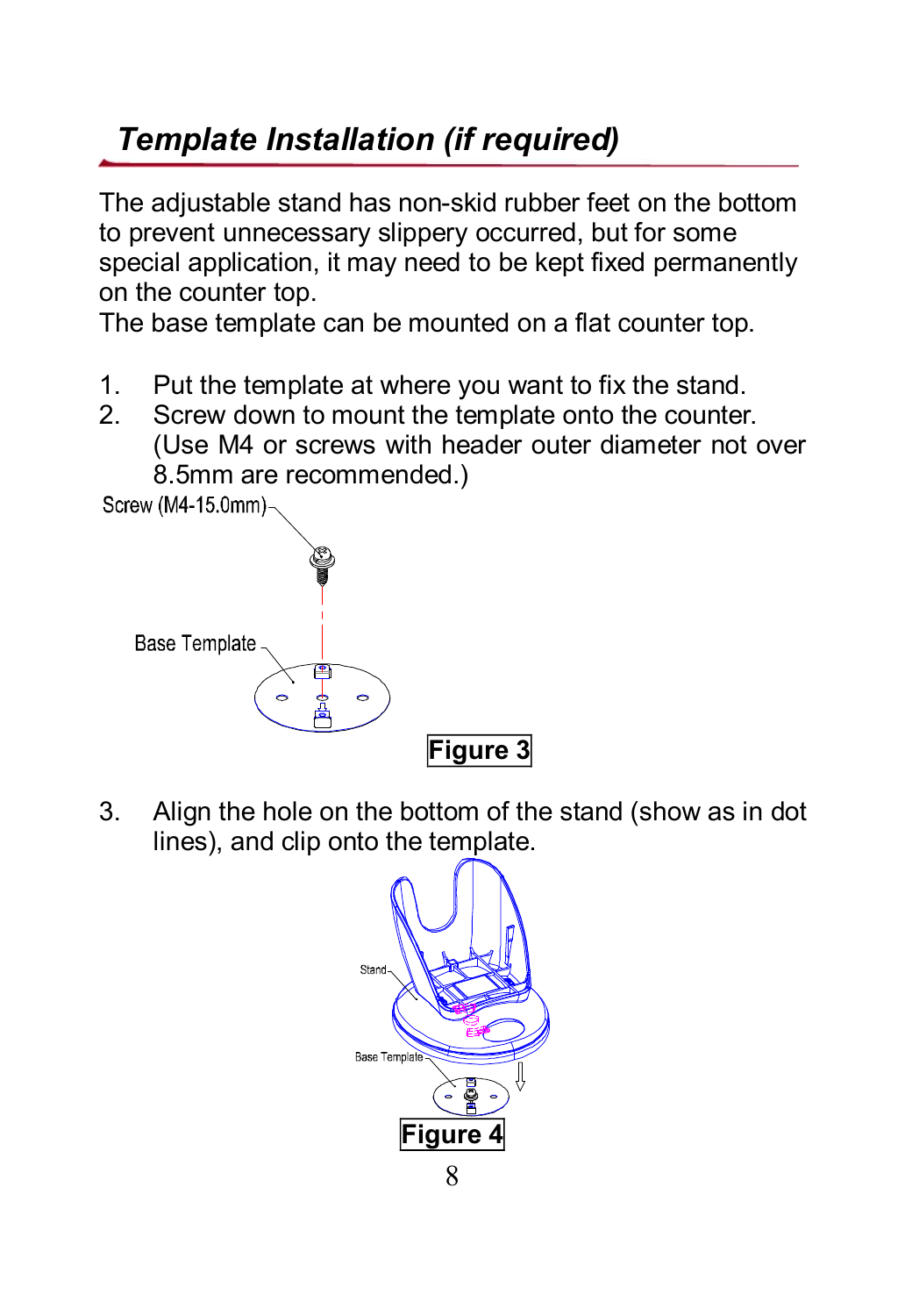4. Turn the stand about 30˚ clockwise to properly clip the stand onto the template.



Figure 5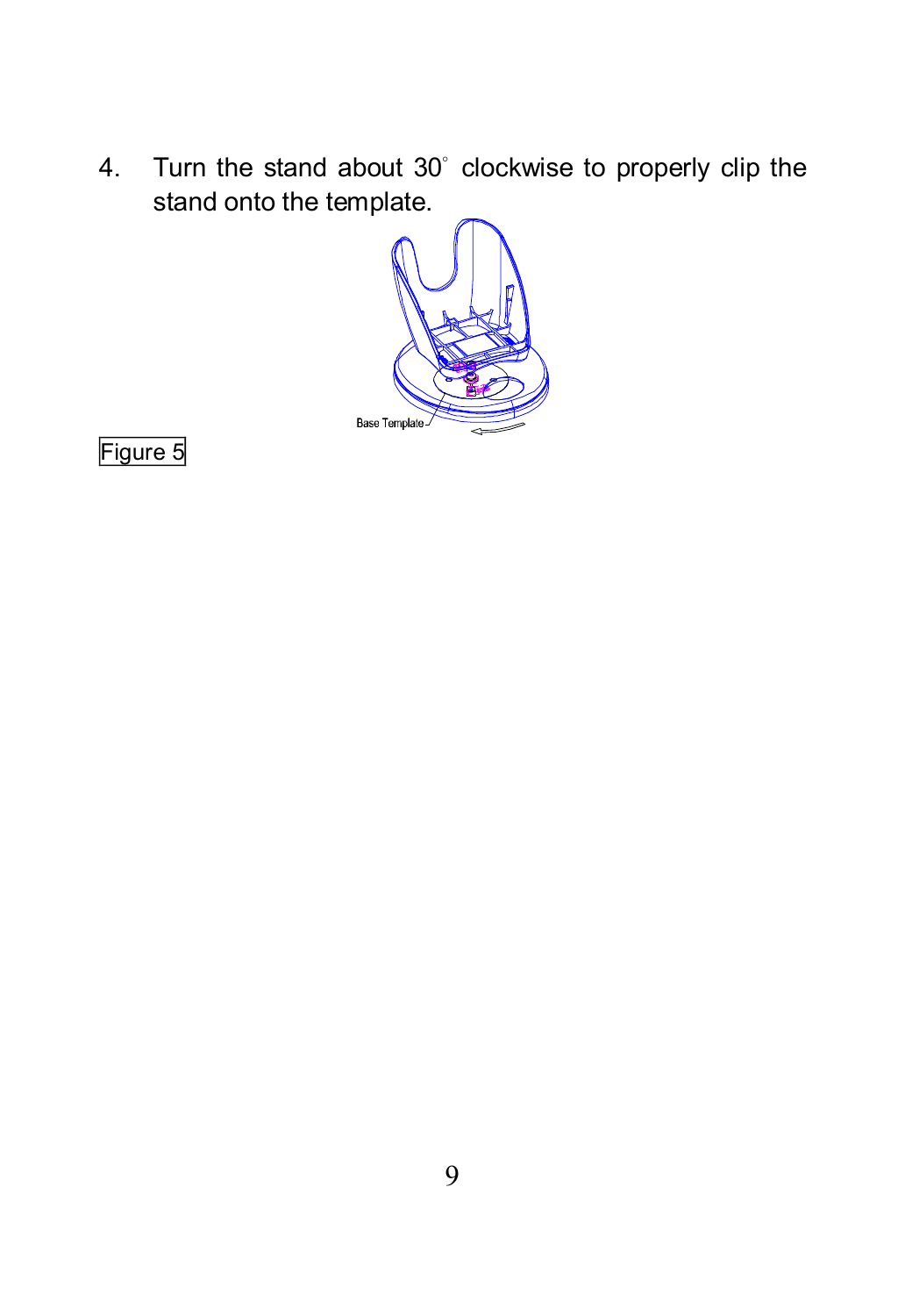### *Connecting the Scanner*

The scanner connects to a host POS terminal via a power link interface cable. The cable connects to the scanner with a modular connector and to the host terminal with the connector required by the host.

There are four type interface can support by the scanner,

#### *1. RS232C interface*

Standard RS-232 connection to a host, proper communication of the scanner with the host is set up by scanning barcode menus.

- 1.) Make sure that the power of your computer system is switched off.
- 2.) Plug the interface cable into the scanner port until a firm "Click" sound is heard.
- 3.) Connect the other connector of the interface cable into the appropriate port of your POS or terminal.
- 4.) Use a power +5V DC external power supply to the power jack on the interface cable, if the RS-232C port of computer system does not supply power.
- 5.) Switch on your computer system.
- 6.) Adjust the scanner's parameters ifnecessary, by scanning the appropriate labels in programming guide.

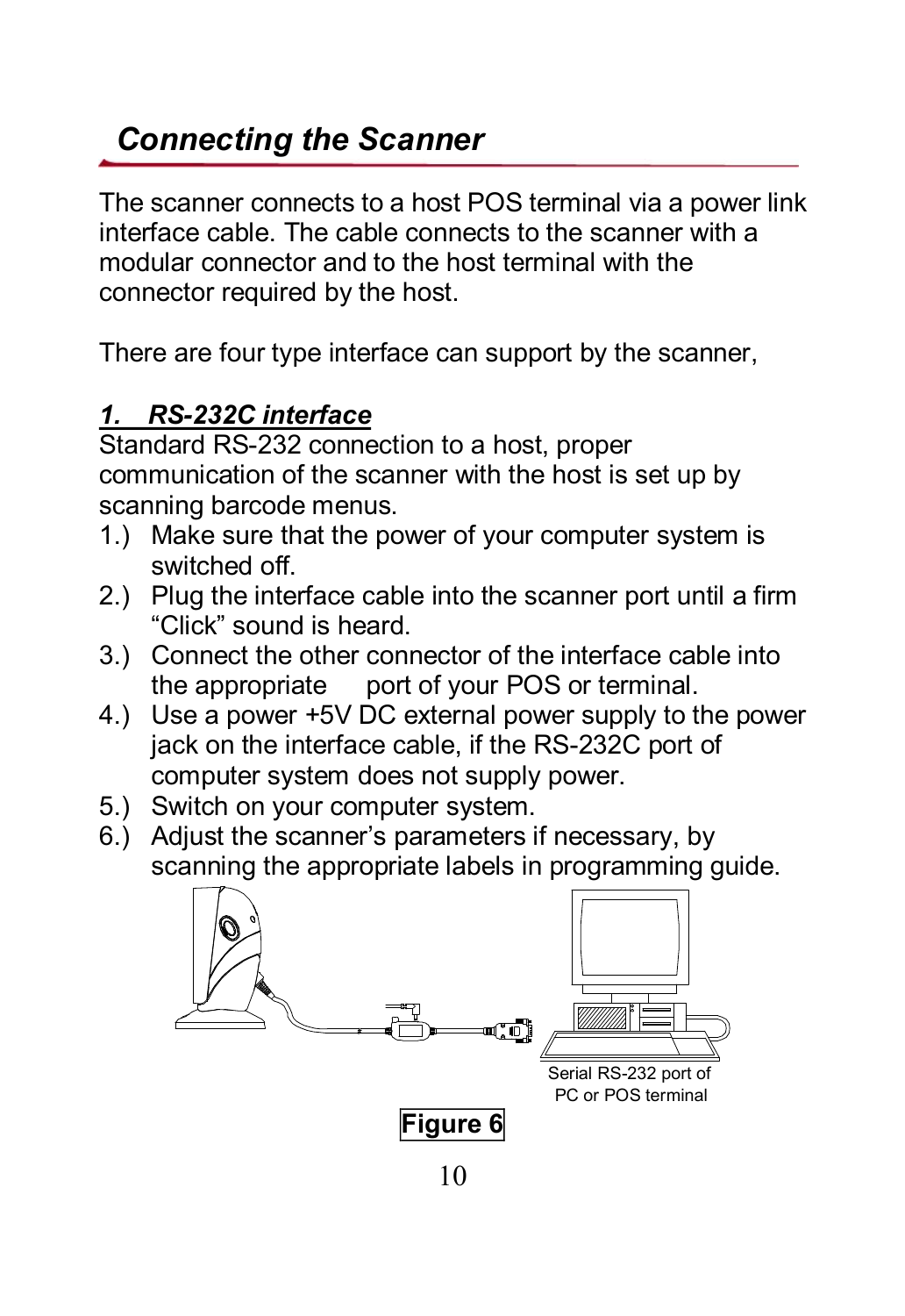#### *2. Keyboard Wedge*

When configured for Keyboard Emulation input, the host accepts input from the scanner as keystrokes. The scanner can perform Keyboard Emulation input using a keyboard interface cable and a male to female connecting cable.

- 1.) Make sure that the power of your computer system is switched off.
- 2.) Plug the interface cable modular into the scanner port until a firm

"Click" sound is heard.

- 3.) Connect the male end of the keyboard cable into the female end of the interface cable.
- 4.) Connect the female end of male-to-female connecting cable into the male end of the interface cable.
- 5.) Connect the male end of male-to-female connecting cable into the keyboard port on the host
- 6.) Use a power +5V DC external power supply to the power jack on the interface cable if the external power is required.
- 7.) Switch on your computer system.<br>8.) Adjust the scanner's parameters b
- Adjust the scanner's parameters by scanning the appropriate labels in programming guide, if necessary.



Figure 7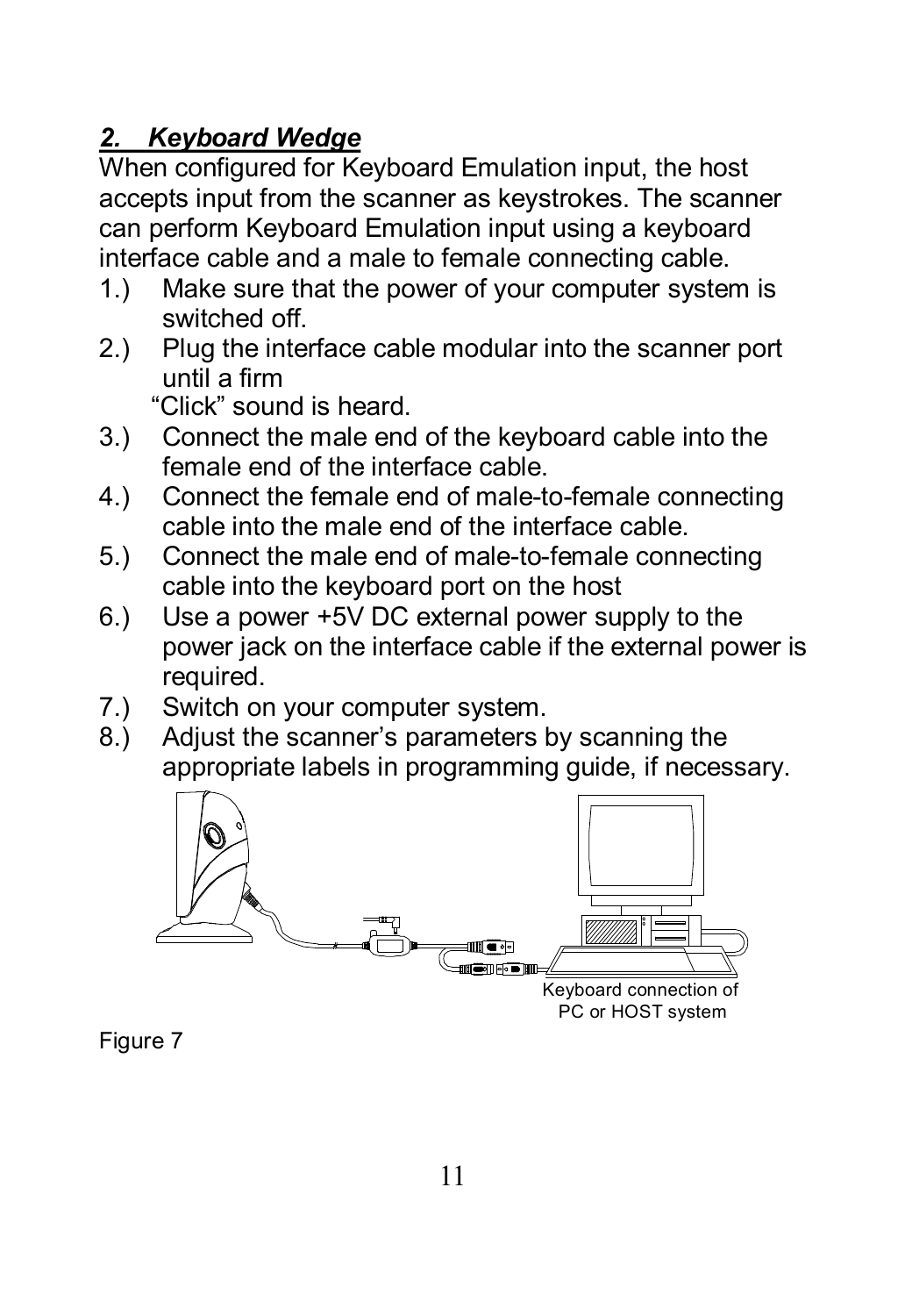#### *3. USB interface*

Connect USB cable to a host. The scanner automatically detects a USB host and defaults to the HID keyboard interface type.

- 1.) Make sure that the power of your computer system is switched off.
- 2.) Plug the interface cable modular into the scanner port until a firm

"Click" sound is heard.

- 3.) Connect the other end of the interface cable into the USB port on the host.
- 4.) Use a power +5V DC external power supply to the power jack on the interface cable, if the external power is required.
- 5.) Switch on your computer system.
- 6.) Adjust the scanner's parameters by scanning the appropriate labels in programming guide, if necessary.



Figure 8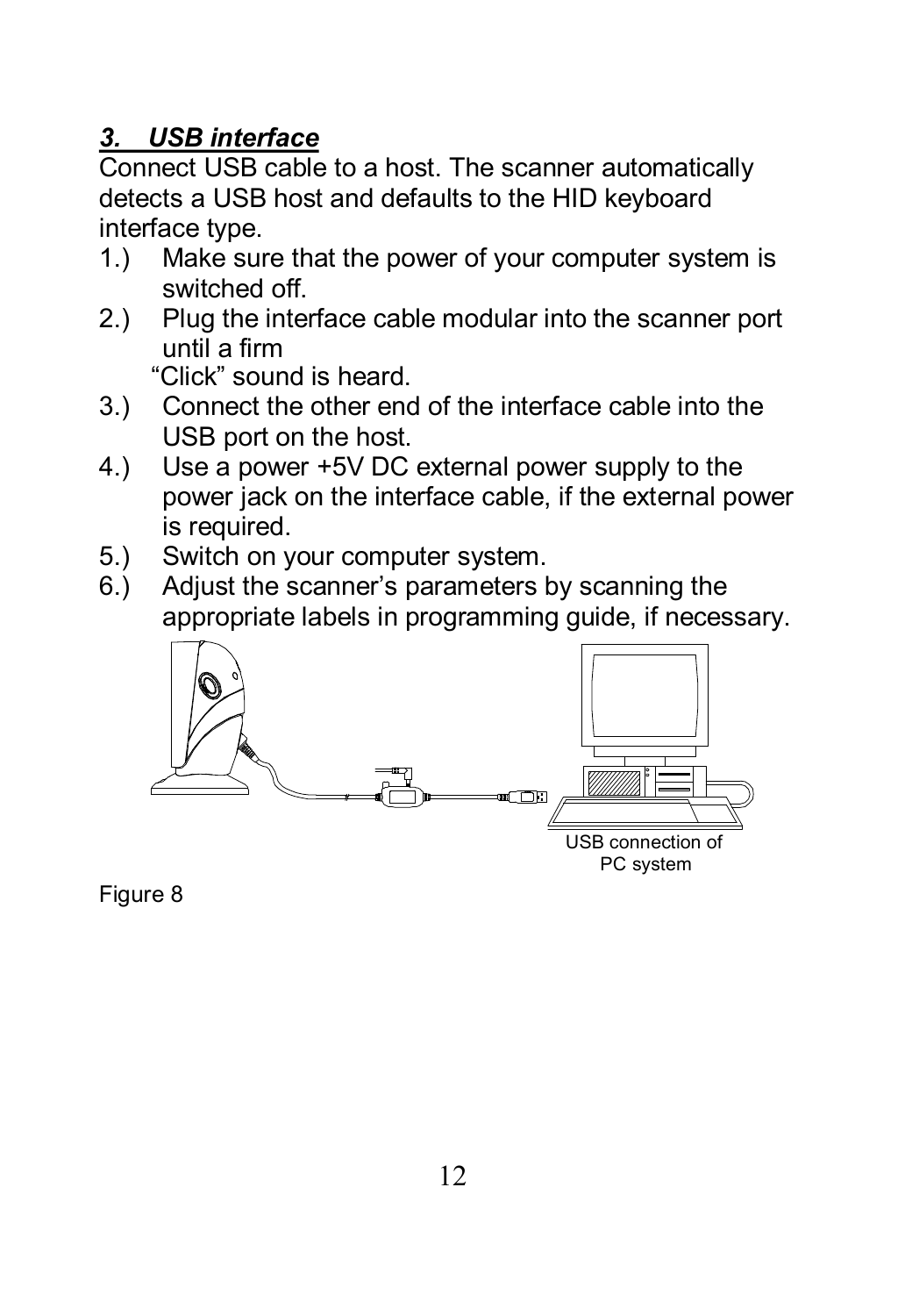#### *4. Wand emulation*

To perform Wand Emulation, the scanner can be connected to a portable data terminal, or a controller that collects the data as wand data, and interprets it for the host.<br>1.) Make sure that the power of your computer

- Make sure that the power of your computer system is switched off.
- 2.) Plug the interface cable modular into the scanner port until a firm "Click" sound is heard.
- 3.) Connect the other end of the interface cable into the COM port on the PDT or controller.
- 4.) Use a power +5V DC external power supply to the power jack on the interface cable if the external power is required.
- 5.) Switch on your computer system.
- 6.) Adjust the scanner's parameters by scanning the appropriate labels in programming guide, if necessary.
	- $\blacksquare$  It is our advice to turn off your POS or host system before starting the installation of the scanner. By following this procedure you can avoid from being electronically damaged to your computer.
	- $\blacksquare$  It is also our advice to install the scanner in an air-circulated place but away from the direct sunlight.
	- Use only AC/DC power adaptor approved for the scanner that ordered. Usage of other power supplies may cause damage to the product, and the damage is not covered by the factory warranty.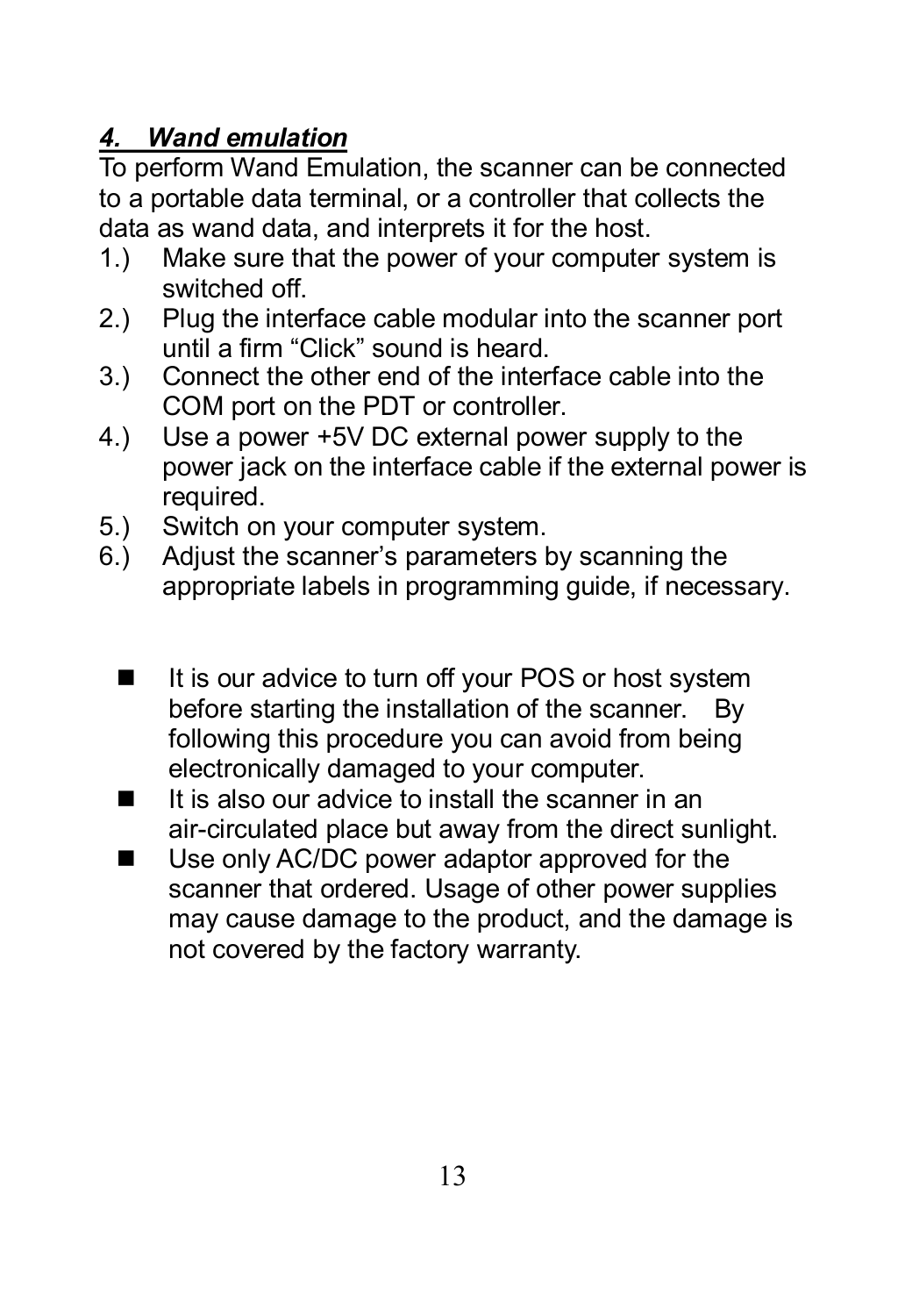### *Replacing the Interface Cable*

The standard interface cable is attached to the scanner with an 8-pin modular I/O-connector. When properly seated, the connector is secured in the scanner handle by a flexible retention tab. The cable is designed to be field replaceable, Replacement cable can be obtained from an authorized distributor.

To replace the cable, the following steps should be followed.

- 1.) Make sure that the power of your computer system is switched off.
- 2.) Disconnect the scanner cable from the computer system.
- 3.) Use a pin to press down the small hole situated at the back of the scanner where the cable is attached.
- 4.) Straighten one end of paper clip.
- 5.) Pressure down the pin, and pull the connector out, the cable is loosed.





**Figure 9**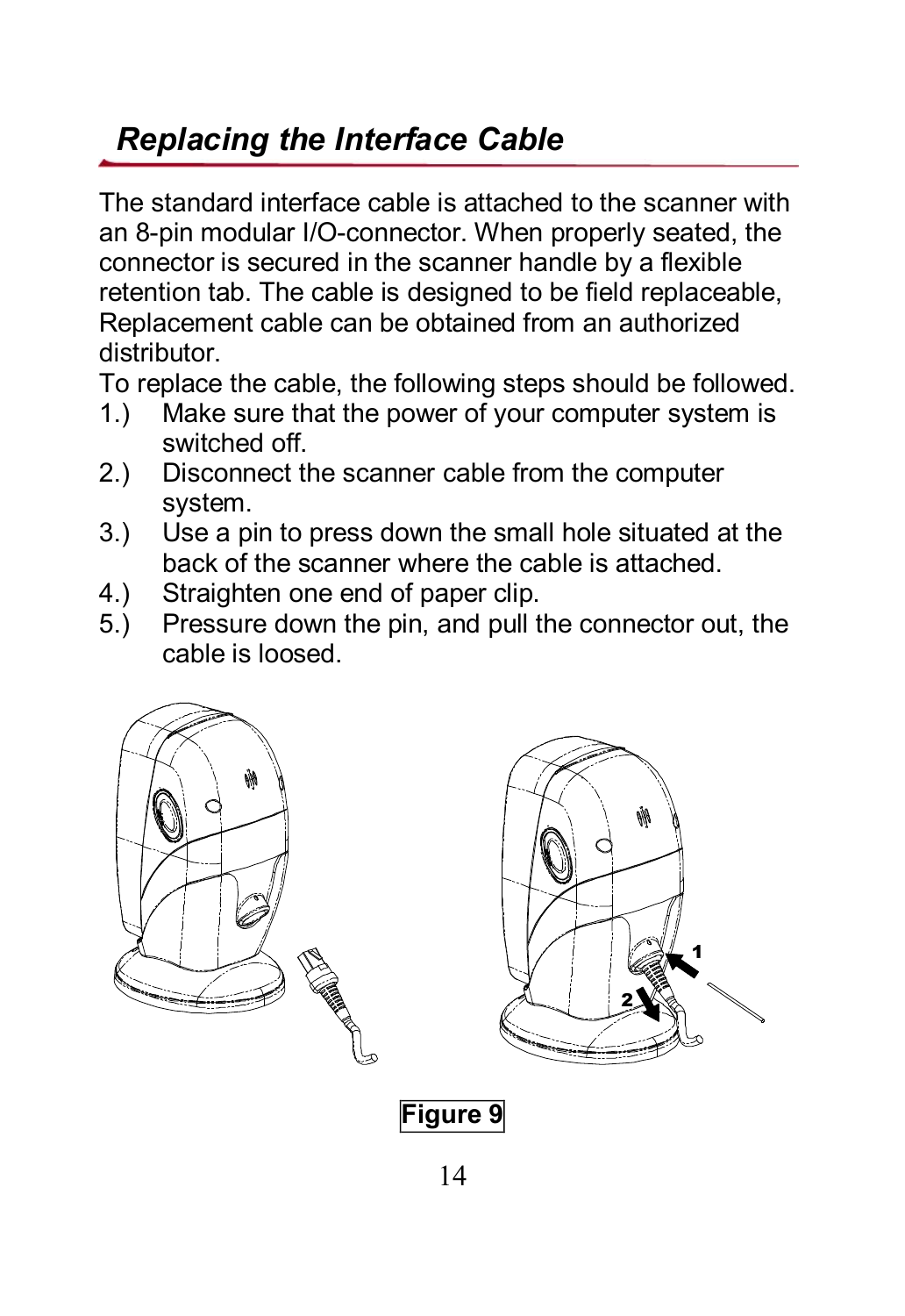### *How to Scan*

This is an omni-directional presentation scanner with an 8 directional scan field with a 32 lines scan pattern. The scan volume extends approximately 8" (20cm) in front of the scan windows. Barcode labels can easily be read by presenting towards to the scanning window. The scanner's scan volume is illustrated as Figure 10.



#### **Scanning Operation**

It supports two pattern to scan barcode

- Multi-line scanning
- Single line scanning

#### **Multi-line** mode

In this mode, the front scan windows with its multi line scan pattern, barcodes can easily be read by presenting them to scanner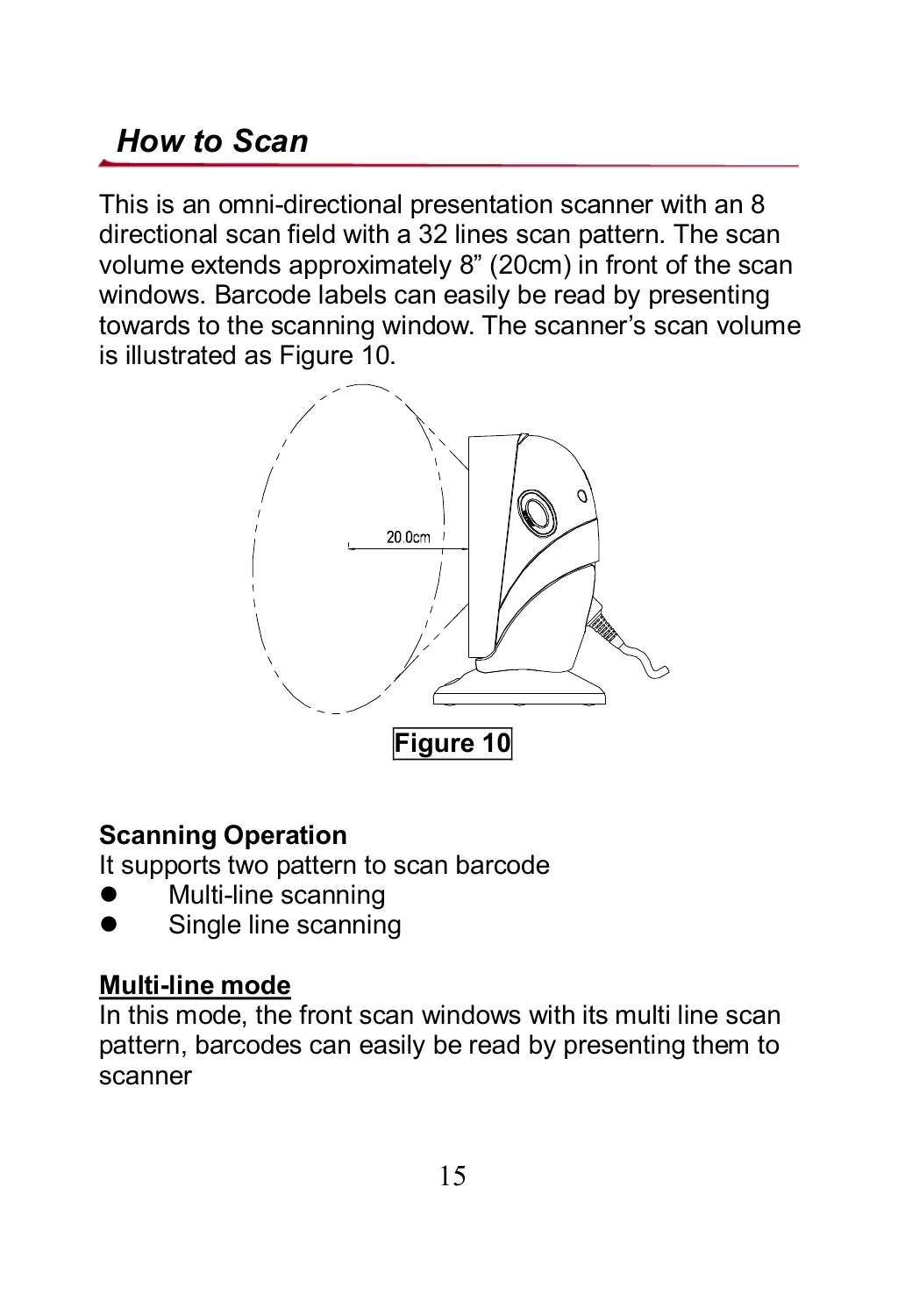#### **Fixed mode scanning**

In this mode, the scanner can read barcodes either in the sweep or presentation to accommodate different user styles. The adjustable stand allows to be tilted forward and backwards in position when scanning various sized objects, as show in figure 11  $\sim$  16.



**Figure 12 scanner in the stand**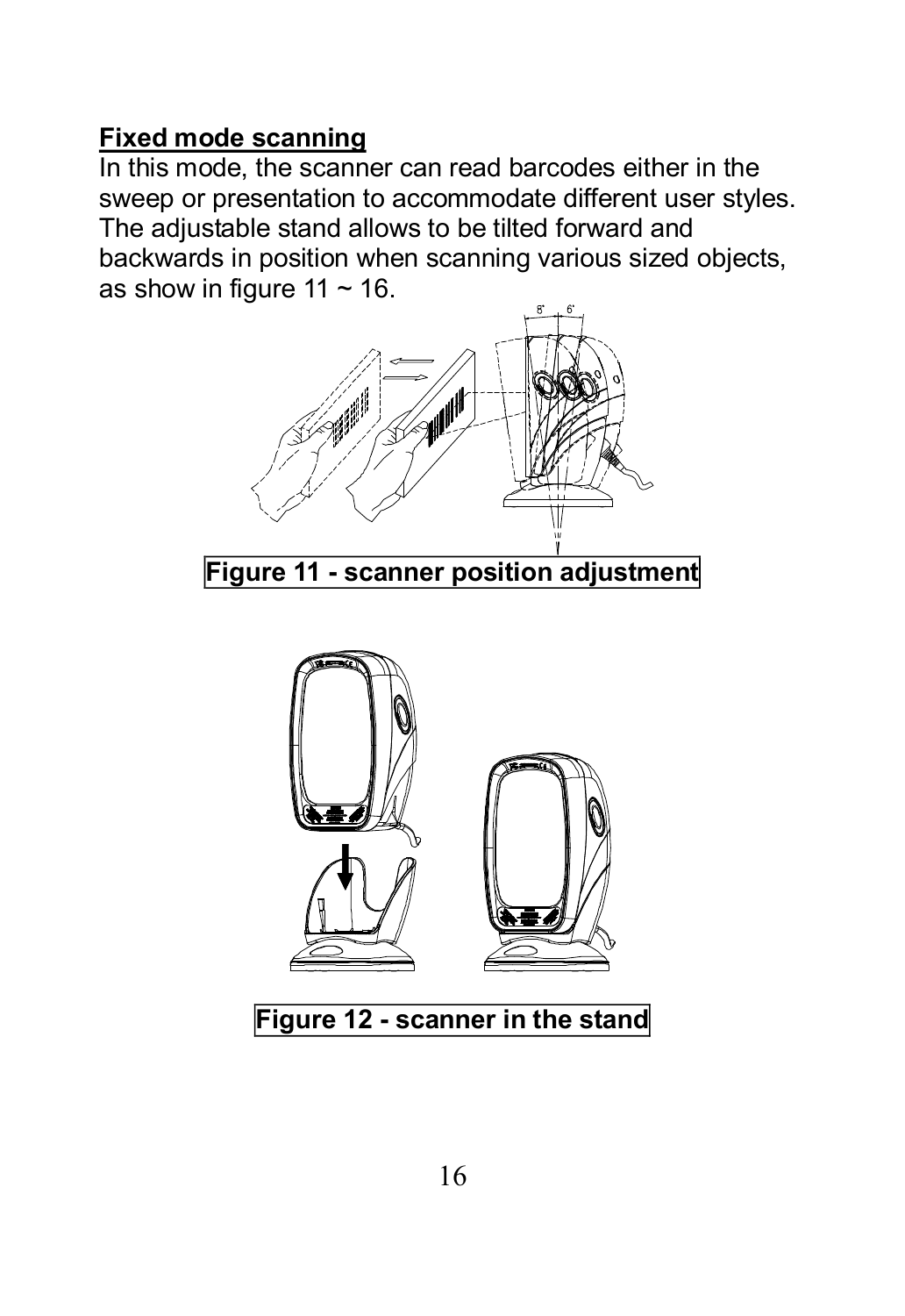

Figure 13 - With stand

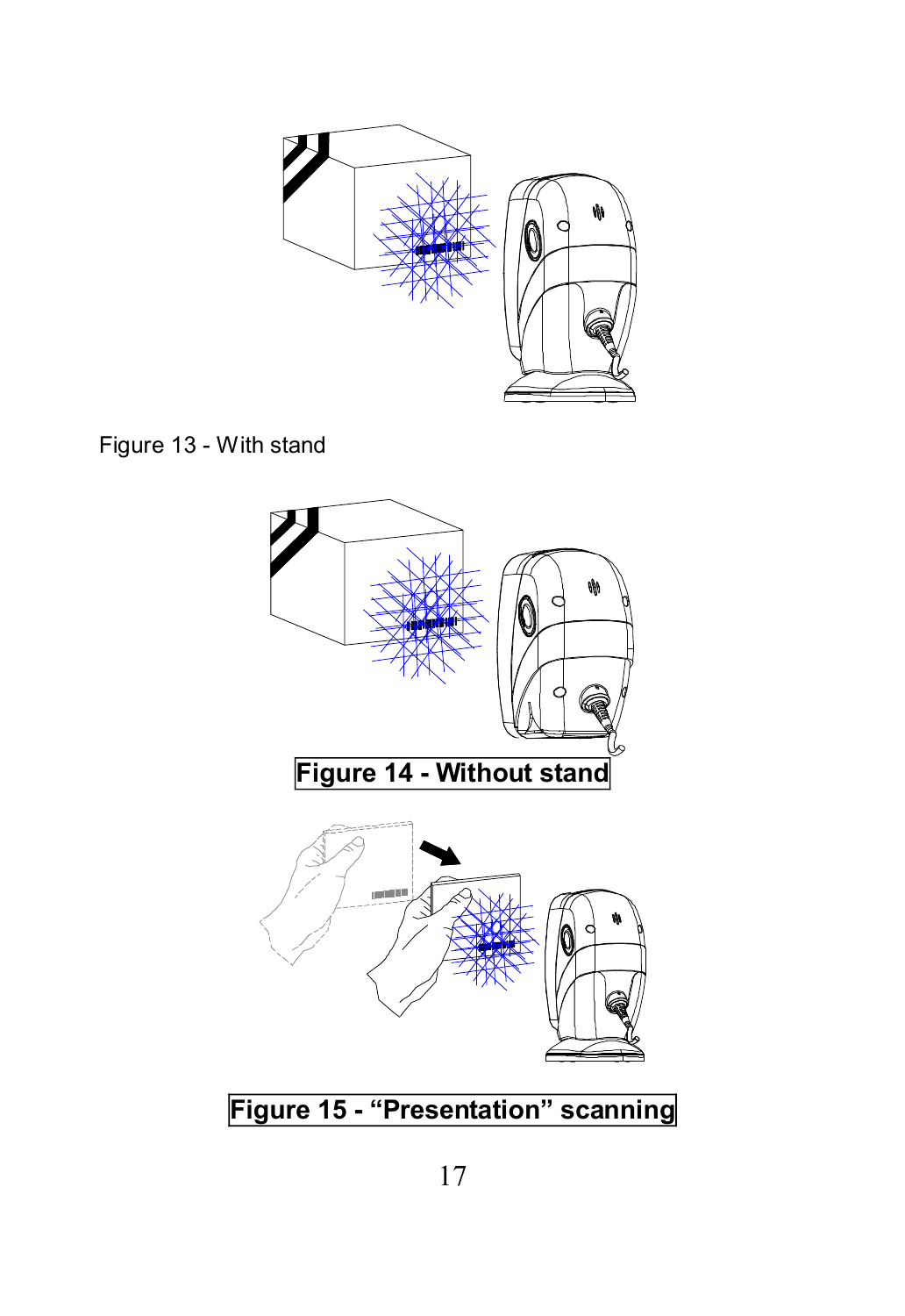

#### **Figure 16 "Sweep"Scaning**

#### **Handheld mode**

It is also a handheld scanner, with an easy lift from its adjustable stand, when scanning large or bulk items. To use the scanner in hand held mode, remove the scanner from stand and present the scanner's front scan window towards to the barcode to be scanned.

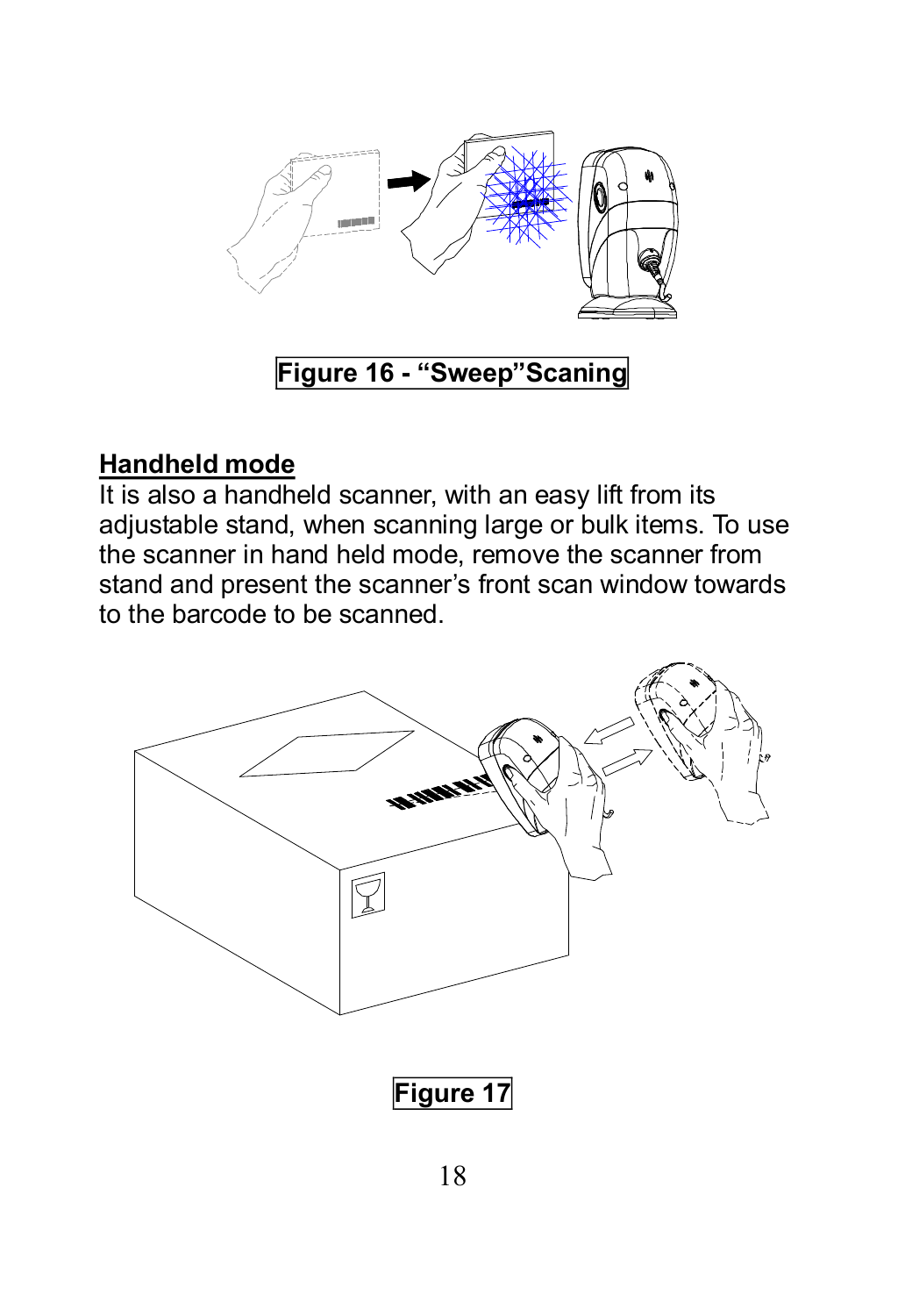#### **Single-line mode**

In this mode the scanner can emit a single line pattern for user to handheld scanning of hard to read or multiple barcodes on one object, sales clerks could switch it to single line scan option simply by pressing one button.

- 1. Pick up the scanner.<br>2. Press and then relea
- Press and then release the side button (left or right), a line pattern appears. It allows you to aim at the barcode. Ensure the scan line crosses every bar and space of the symbol.



3. Press the button to decode and transmit the barcode, the good read beeps once.



**Figure 18 scanning in single line mode**

- 4. Release the button, it will remain the scan line at aim mode, to read other barcode, you have to repeat step ,3.4
- 5. After duration of time (about 5 second) or by putting the scanner back on the stand, the multi-line scan pattern is displayed, and returned to multi line scan mode.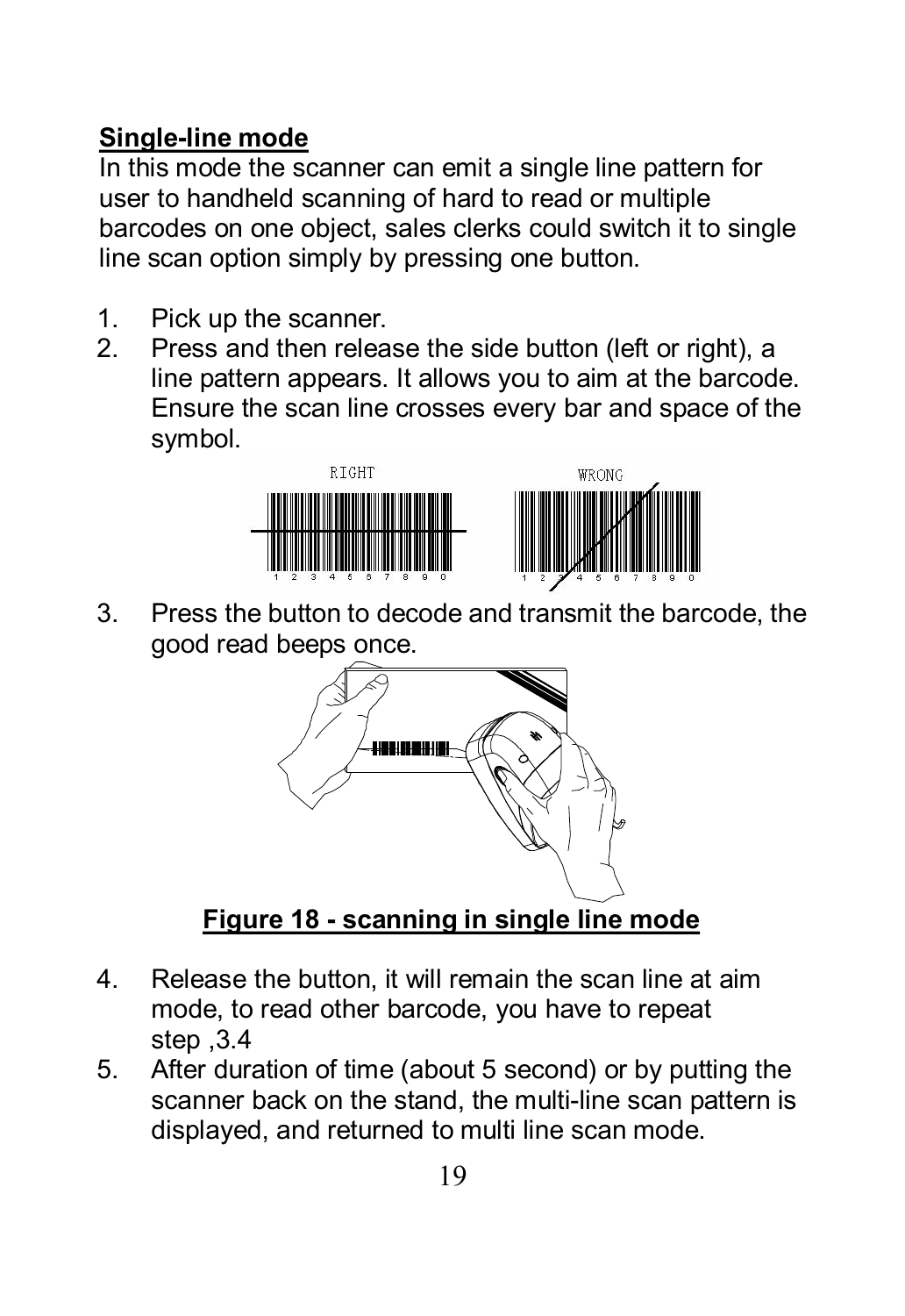### *Sleep mode*

After the scanner has been inactive for an extended period of time, the laser and/or motor automatically turns off and enter "sleep mode", and indicated by a blink of the Red light (blinking at a 1second rate). To wake up the unit, simply present an object to the scanner window or press the button at the sides.

The scanner takes 2 steps to enter the sleep mode, firstly, laser off after 10 minutes, secondly, motor off after 30 minutes. The time period is programmable.

#### **Note:**

The scanner includes an object sensor that detects activity in front of the scan window. The detectable distance is 50mm range from exit window, in condition with effectiveness of environment lights.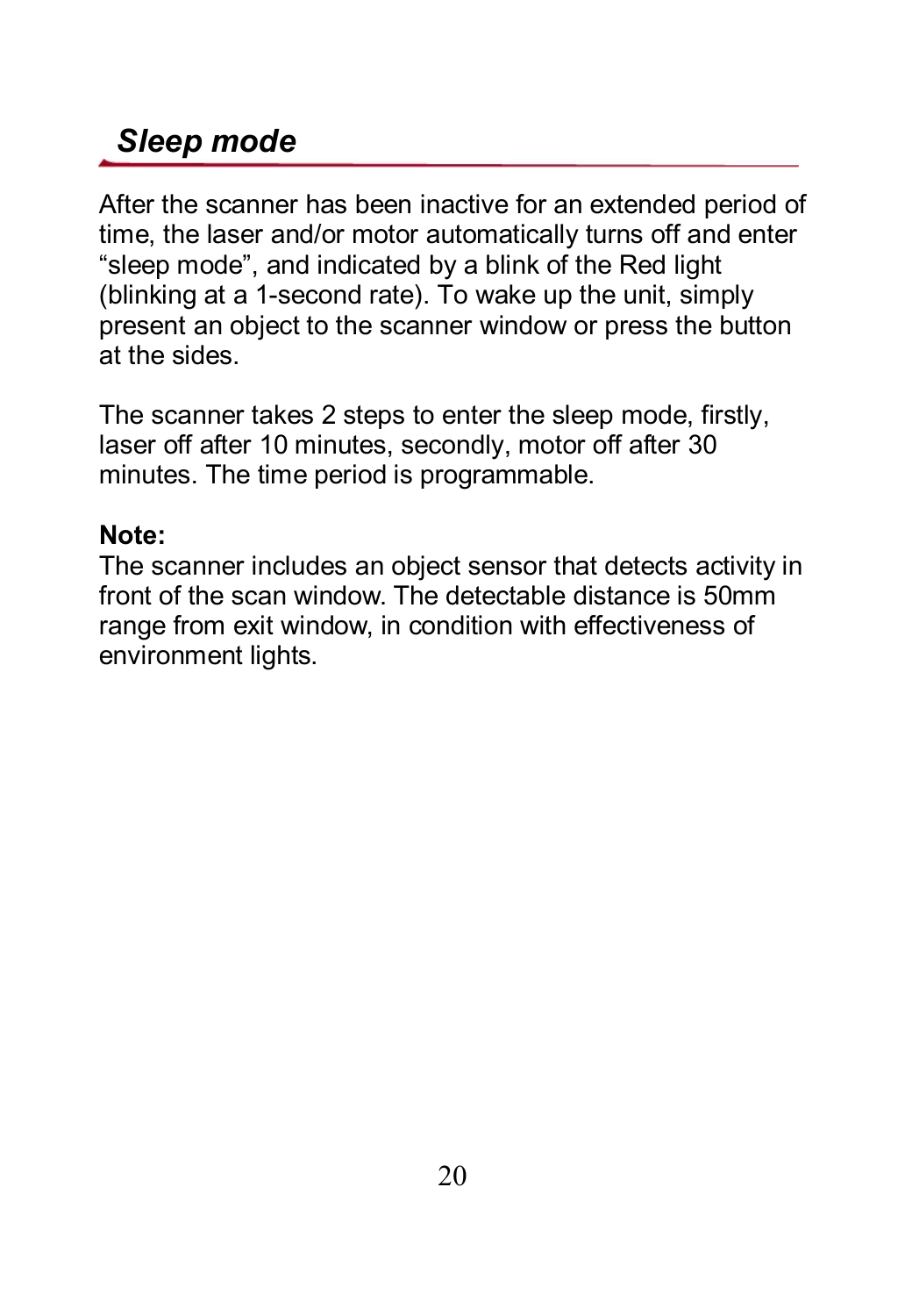### *LED and Beeper Indications*

#### **LED indication**

There are red and green dual color LED indications on the head of the device that indicates the operational status of the scanner. The LED statuses with different indications are as follows.

| <b>LED status</b>   | Indication                             |  |
|---------------------|----------------------------------------|--|
| Off                 | No power apply to the scanner          |  |
| Steady Red light    | The scanner is on and "ready to scan"  |  |
| Flash Green light   | A barcode has been successfully        |  |
| once                | decoded                                |  |
| Steady Green light  | A barcode has been successfully        |  |
|                     | decoded, but the object is not removed |  |
|                     | from the scan window.                  |  |
|                     | The scanner is in programming mode.    |  |
| Flash Red light     | The scanner enters to sleep mode       |  |
| Steady Red/Green    | This indicates the scanner has a motor |  |
| light               | or laser failure                       |  |
|                     | For motor failure also with a periodic |  |
|                     | beeper is heard                        |  |
|                     | Return the unit for repair.            |  |
| Alternate flash Red | This indicates the scanner detect a    |  |
| and Green light     | failure power.                         |  |
|                     | Please check your power whether        |  |
|                     | properly                               |  |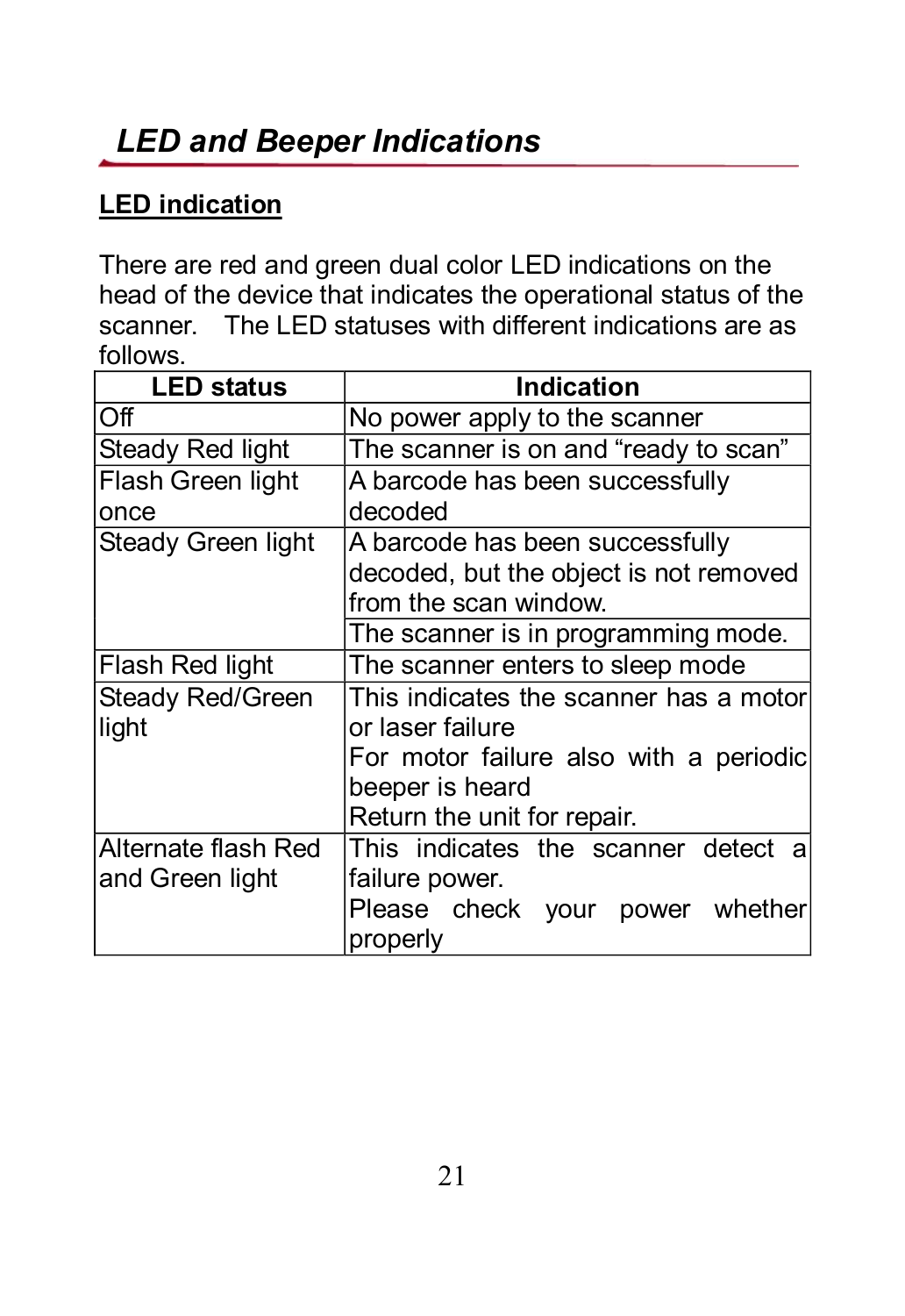#### **Beeper Indication**

When the scanner is in operation, the sound indicates the statuses as follows.

| Beeper                   | <b>Indication</b>                                                                                                               |  |
|--------------------------|---------------------------------------------------------------------------------------------------------------------------------|--|
| One Beep                 | A barcode has been successfully                                                                                                 |  |
|                          | decoded.                                                                                                                        |  |
| Series three Beep        | This indicates the scanner passed<br>1.<br>the self-test and is operating<br>properly.<br>When the scanner is powered up.<br>2. |  |
| Series two beep          | This indicates when you're going into<br>programming                                                                            |  |
| Continuous beep<br>ltone | This is a failure indication. Return the<br>unit for repair.                                                                    |  |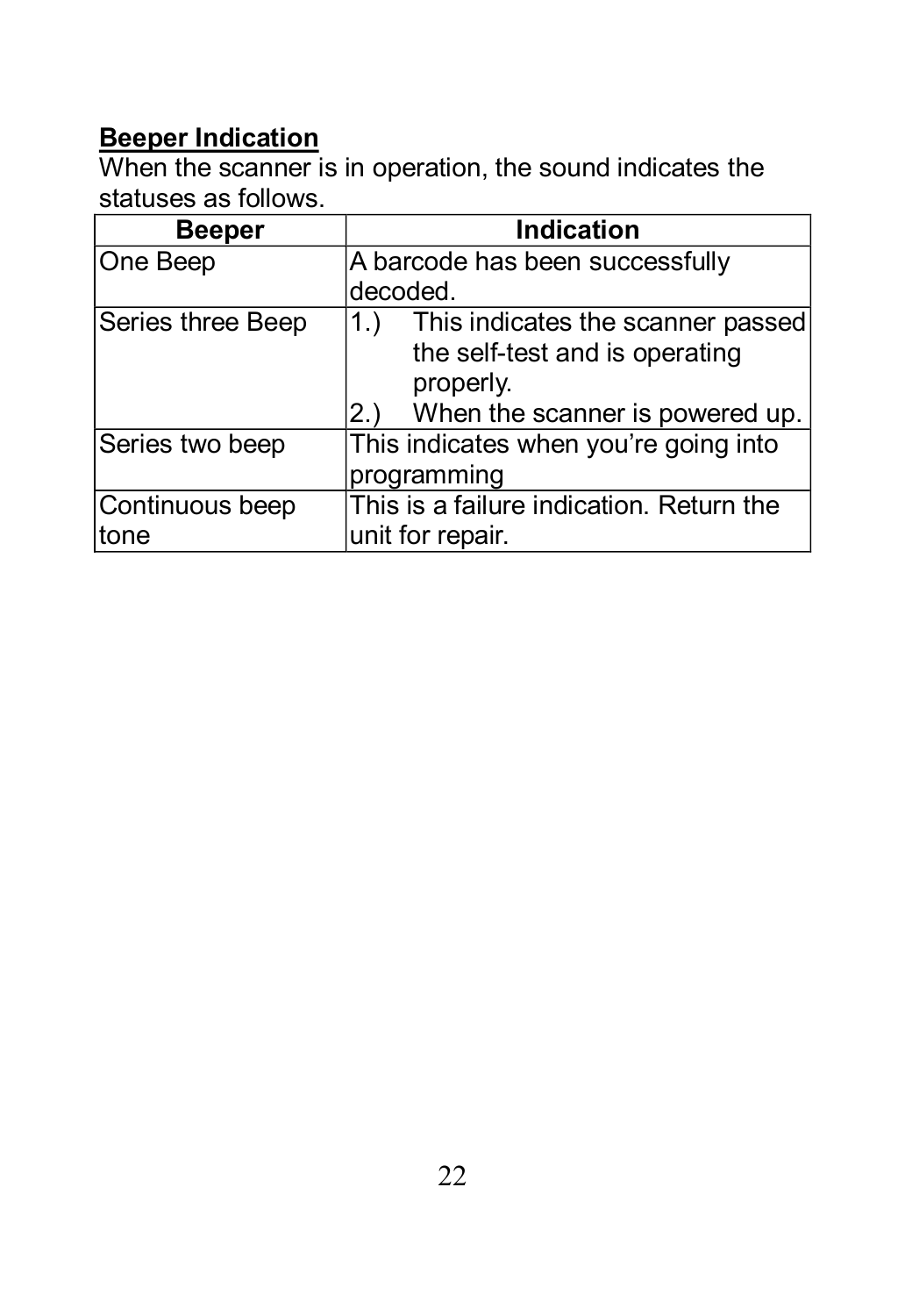### *Changing Beeper Volume Using Push Button*

The scanner can be programmed to change beeper tone, volume and duration; the beeper volume can also be changed by using push button.

The volume has 3 different selections, low, medium, loud, which is operated follow the following steps.

- 1. Always keep the scanner in the stand<br>2. Press and hold down any one of the s
- Press and hold down any one of the side buttons (left or right) for about 5 seconds, the scanner will enter (medium-low---loud) beeper cycle, every level of setting beeps twice, user could release the button when they hear the right beeps. The scanner beeps accordingly.

#### **Note:**

The volume setting is not saved in non-volatile memory. That means, the change will lost by powered-down and reset to the configured setting.

If you wish to keep the changed the volume setting, use the programming guide to set the changes.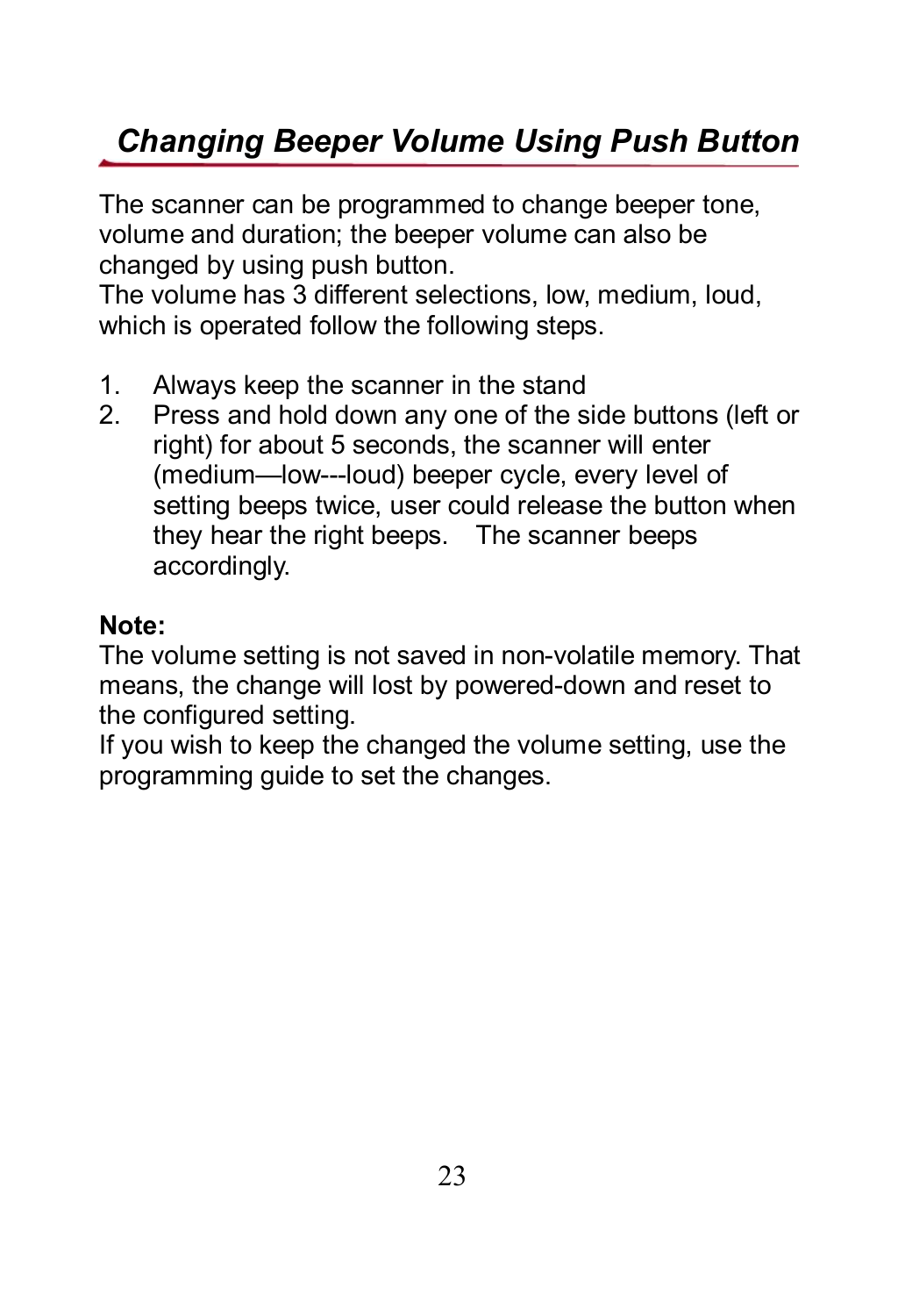### *Maintaining the Scanner*

This laser scanner rarely needs any maintenance.

Only an occasional cleaning of the scanner window is necessary in order to remove dirt and fingerprints. The cleaning of the scanner window can be done during operation with a soft lint-free cloth and a non-abrasive cleaner to avoid scratching.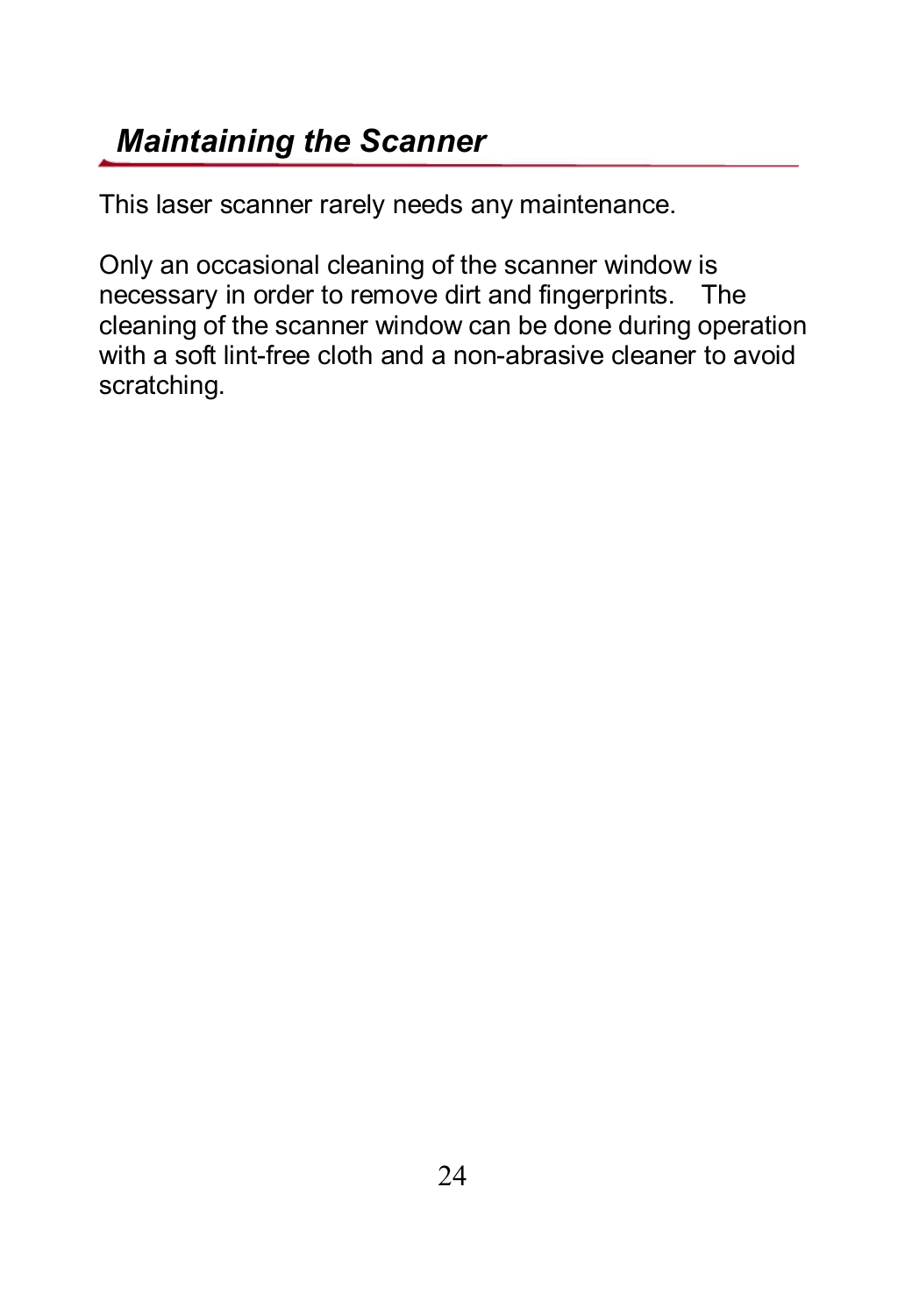### *Controlling Scanner from the POS System*

It can be controlled from the POS system via the RS-232C interface. Controlling can be accomplished by transmitting the following single byte commands to the scanner. The default settings of the commands are as follows:

| <b>ASCII Code</b> | <b>Function</b>                          | <b>Byte is Also Called:</b>   |
|-------------------|------------------------------------------|-------------------------------|
| <b>OE Hex</b>     | enable (resumes<br>disable)              | Shift Out or < Ctrl-N>        |
| IOF Hex           | disable                                  | Shift In or <ctrl-o></ctrl-o> |
| 05 Hex            | power-up<br>re-initialization            | ENQ or <ctrl-e></ctrl-e>      |
| 12 Hex            | sleep                                    | $DC2 < C$ trl-R>              |
| 14 Hex            | wake up (resumes DC4 < Ctrl-T><br>sleep) |                               |

When the scanner is disabled, the motor of the scanner will stay on until the scanner goes into sleep mode.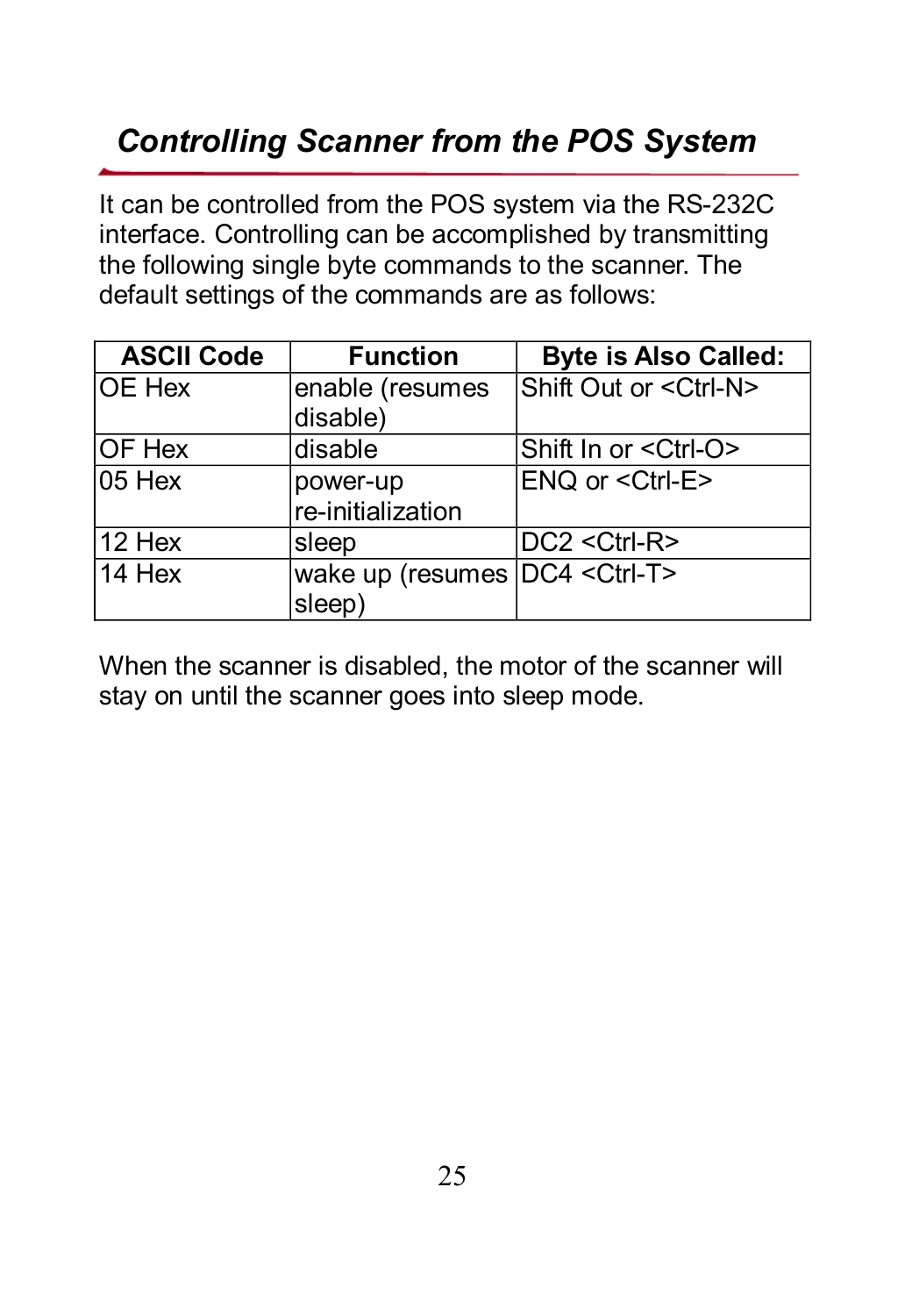### **Laser Safety**

This laser scanner complies with safety standard IEC 60825 for a Class I laser product. It also complies with CDRH as applicable to a Class IIa laser product. Avoid long term viewing into direct laser light.

**Optical:** The use of optical instruments with this product will increase eye hazard. Optical instruments include binoculars, microscopes and magnifying glasses but do not include eye glasses worn by the user.

**Radiant Energy:** It uses a low-power laser diode operating at 650nm in an opto-mechanical scanner resulting less than 0.7 mW peak output power. In an opto-mechanical scanner, resulting in less than 3.9µW radiated power as observed through a 7mm aperture and averaged over 10 seconds. Do not attempt to remove the protective housing of the scanner, as unscanned laser light with a peak output up to 0.8mW would be accessible inside.

*Laser Light Viewer:* The scanner window is the only aperture through which laser light may be observed on this product. A failure of the scanner motor, while the laser diode continues to emit a laser beam, may cause emission levels to exceed those for safe operation. The scanner has safeguards to prevent this occurrence. If, however, a stationary laser beam is emitted, the failing scanner should be disconnected from its power source immediately.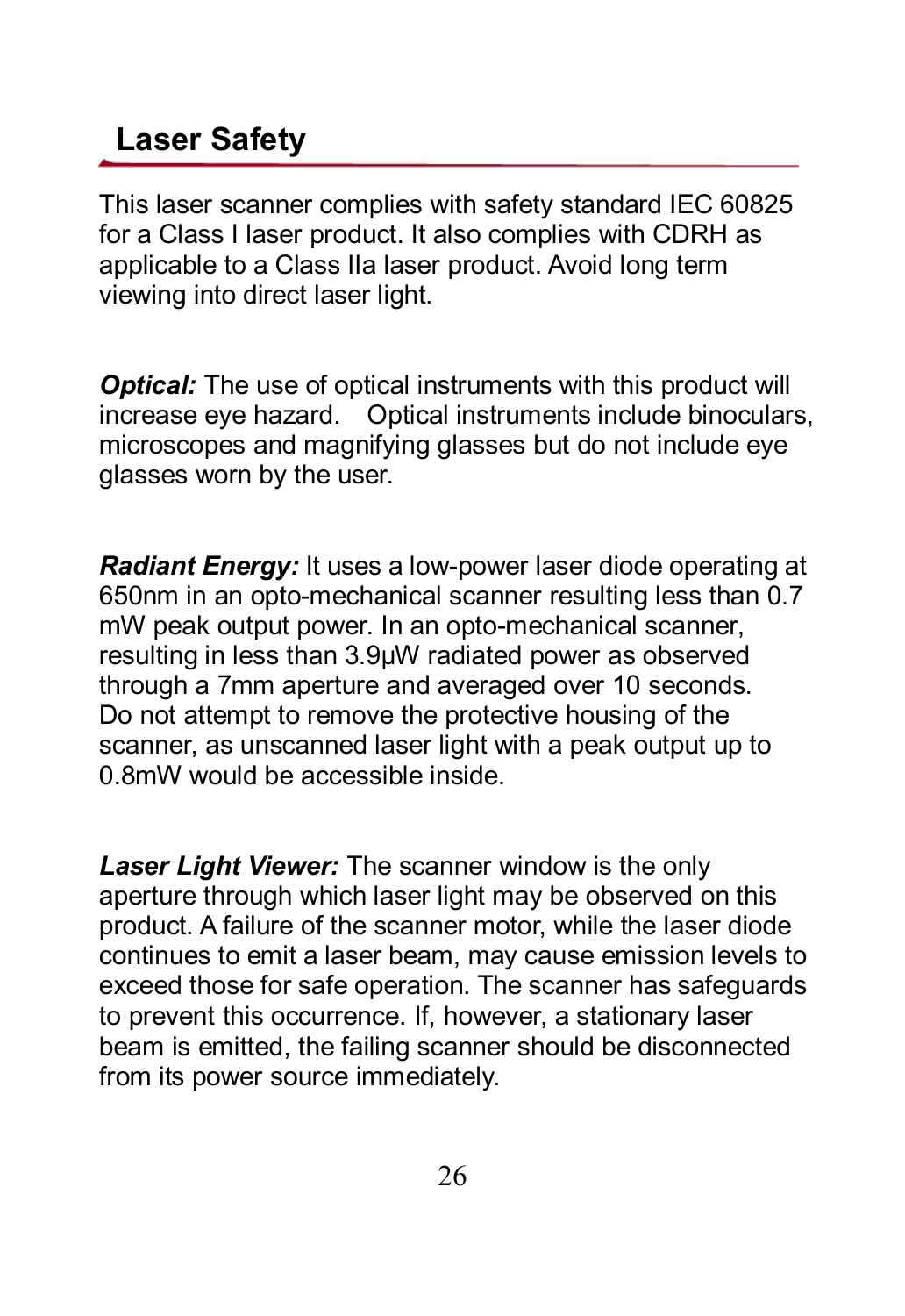*Adjustments:* Do not attempt any adjustments or alteration of this product. Do not remove the protective housing of the scanner. There are no user-serviceable parts inside.

*Caution:* Use of controls or adjustments or performance of procedures other than those specified herein may result in hazardous laser light exposure.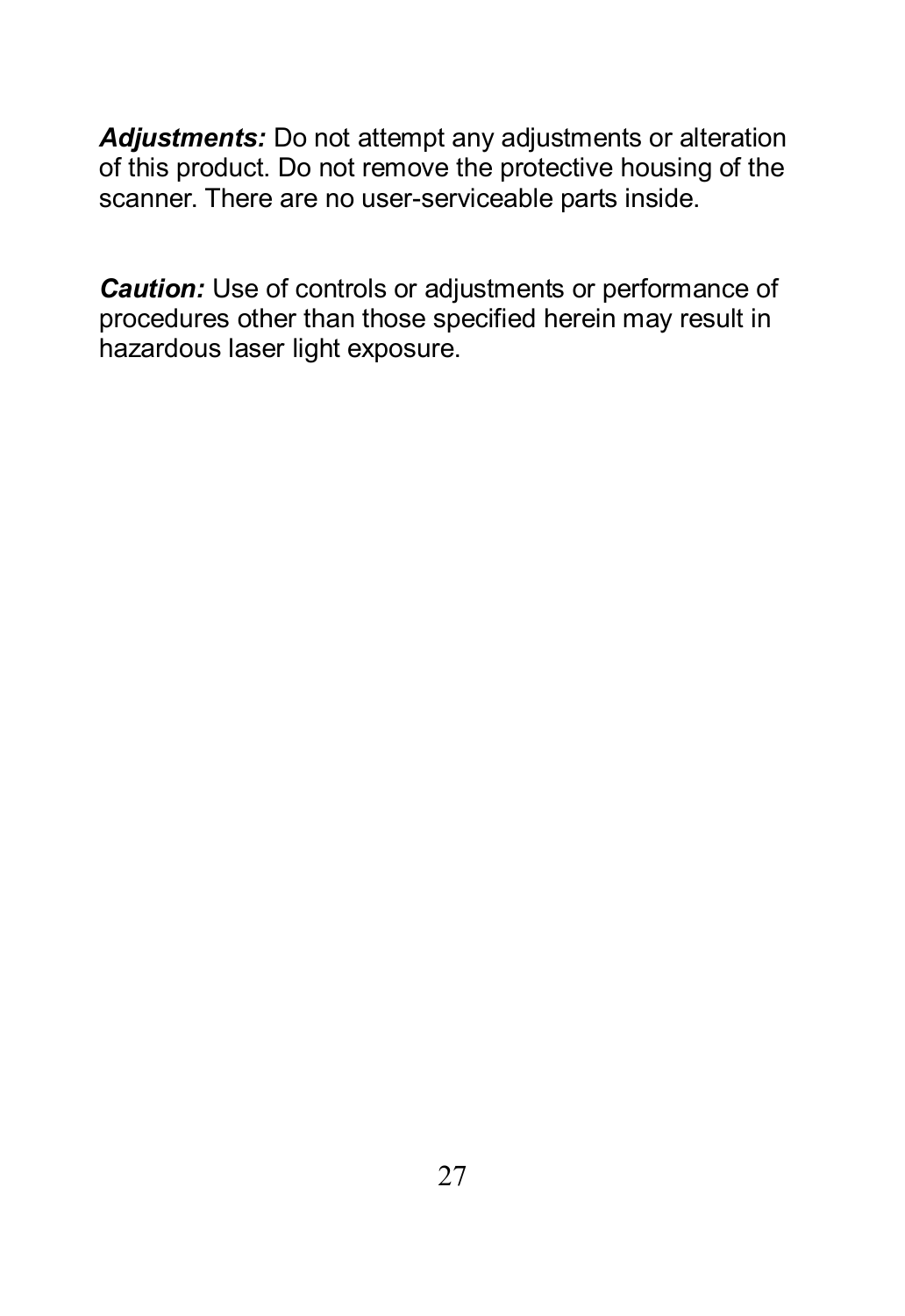# **APPENDIX**

# **TECHNICAL SPECIFICATION**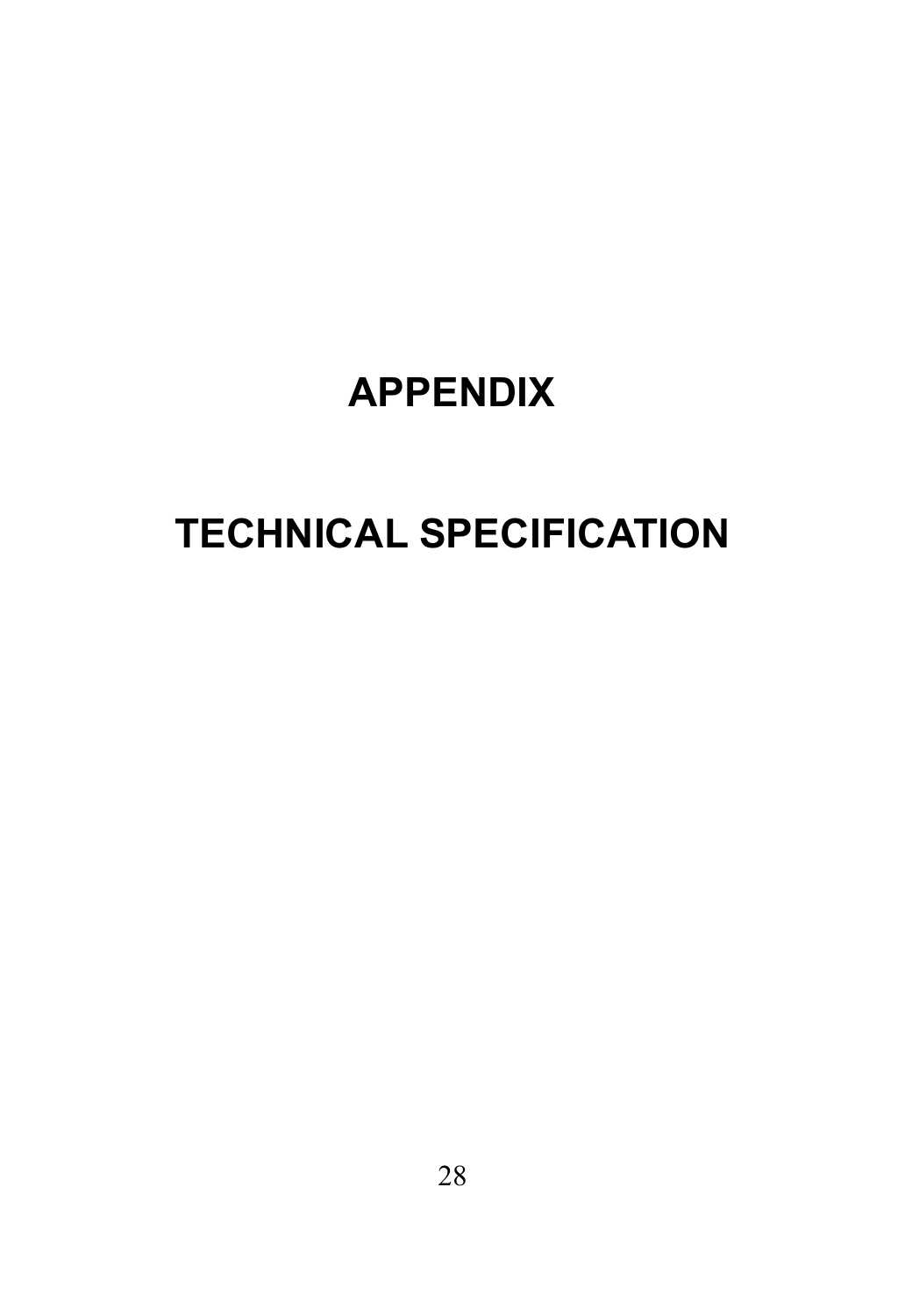### *Appendix A: Connector and Pin out*

The device has multi interface: RS232, Keyboard Wedge, wand emulation and USB, all in one. The pin definition for the scanner port and the connector to be used for the port are shown in the connection diagram below.



| Pin out Configuration |                            |                |                   |
|-----------------------|----------------------------|----------------|-------------------|
| PIN#                  | Function                   |                |                   |
|                       | Keyboard Wedge             | <b>RS-232C</b> | Wand<br>emulation |
|                       | $\overline{DC + 5V}$ input |                |                   |
| 2                     | <b>Keyboard Clock</b>      | N.C.           | N.C               |
| 3                     | PC Clock                   | RTS CMOS       | N.C.              |
| 4                     | Ground                     |                |                   |
| 5                     | N.C                        | TXD CMOS       | N.C               |
| 6                     | N.C                        | RXD CMOS       | N.C               |
| 7                     | Keyboard Data              | N.C.           | N.C               |
| 8                     | PC Data                    | CTS CMOS       | Data out          |

#### **Note:**

The USB interface is via RS-232 port pin transfer to cable.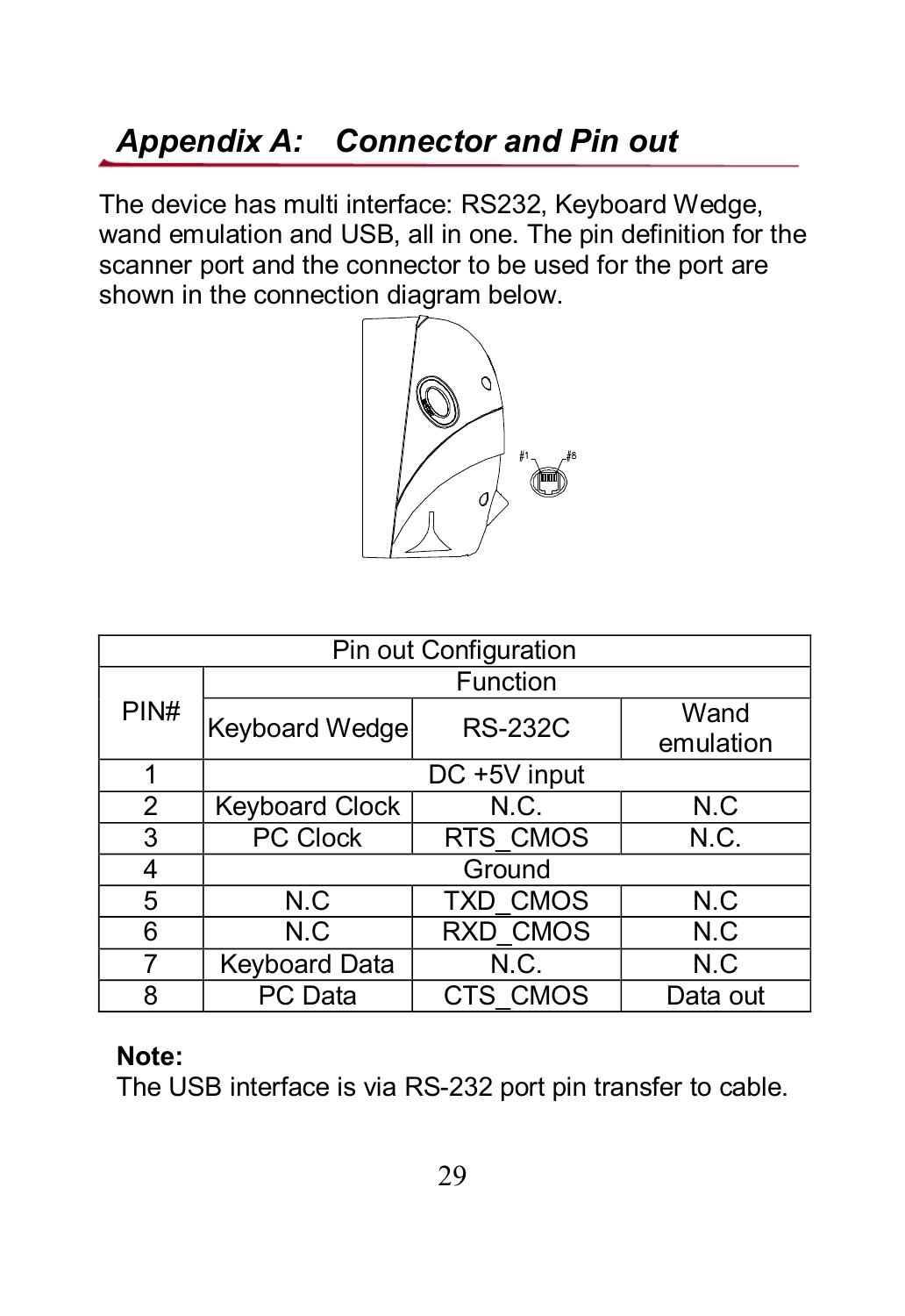# *Appendix B: Specifications*

| <b>Operational</b>       |                                               |
|--------------------------|-----------------------------------------------|
| <b>Light Source</b>      | Dual 650nm visible laser diodes               |
| Depth of Scan Field      | $0 - 216$ mm                                  |
| Width of Scan Field      | 45mm x 2 @ Contact, 218mm @ 216mm<br>of depth |
| Number of Scan Line      | 32                                            |
| Scan Speed               | 2400 scans per second                         |
| Scan Pattern             | 8 directions of scan field                    |
| Minimum Bar Width        | 5mil @ PCS 90%                                |
| <b>Print Contrast</b>    | 30% @ UPC/EAN 100%                            |
| Indicators (LED)         | Two-color LED (green & red)                   |
| <b>Beeper Operation</b>  | Programmable tone and beep time               |
| System Interfaces        | Keyboard, RS-232C, USB1.1, Wand               |
| <b>Physical</b>          |                                               |
| Height                   | 181.5mm                                       |
| Depth                    | 89.5mm                                        |
| Width                    | 85.0mm                                        |
| Weight                   | 245g (stand excluded)                         |
| Cable                    | Standard 2m straight                          |
| Tilt                     | 8° forward; 6° backward                       |
| Power                    |                                               |
| Input Voltage            | 5VDC ± 10%                                    |
| Power                    | $1.35$ watts                                  |
| <b>Operating Current</b> | 270mA@ 5V                                     |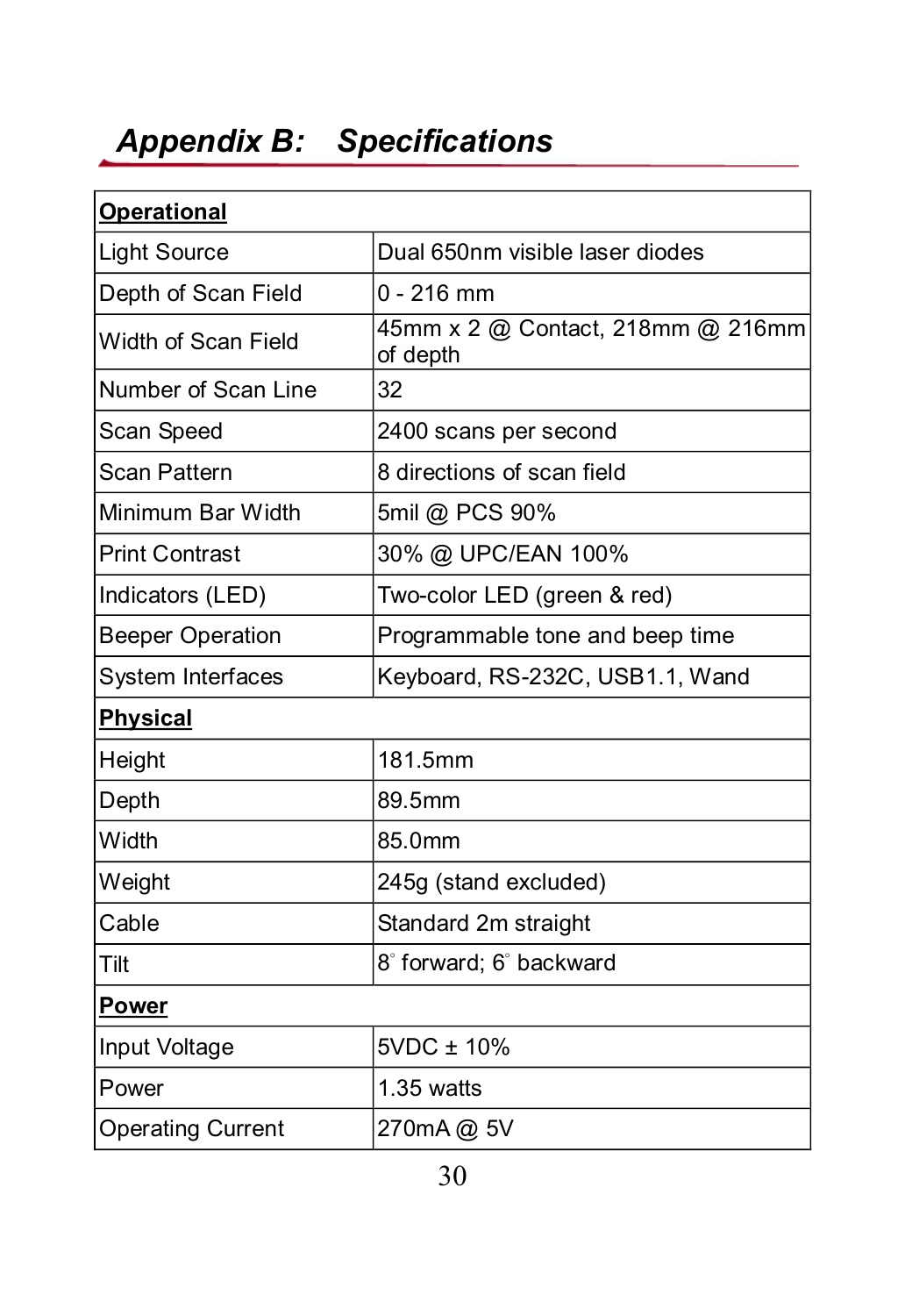| Laser Class                | CDRH Class IIa; IEC 60825-1: Class I          |  |
|----------------------------|-----------------------------------------------|--|
| <b>EMC</b>                 | CE & FCC DOC compliance                       |  |
| <b>Environmental</b>       |                                               |  |
| Operating Temperature      | $0^{\circ}$ C - 40 $^{\circ}$ C               |  |
| Storage Temperature        | -20°C - 60°C                                  |  |
| Humidity                   | 5% ~ 90% RH (non-condensing)                  |  |
| <b>Light Levels</b>        | Max. 4000 LUX (fluorescence)                  |  |
| Shock                      | Designed to withstand 1m drops                |  |
| 85.0<br>3<br>81.5<br>149.7 | 8.<br>6<br>89.5<br>115.0<br><b>Dimensions</b> |  |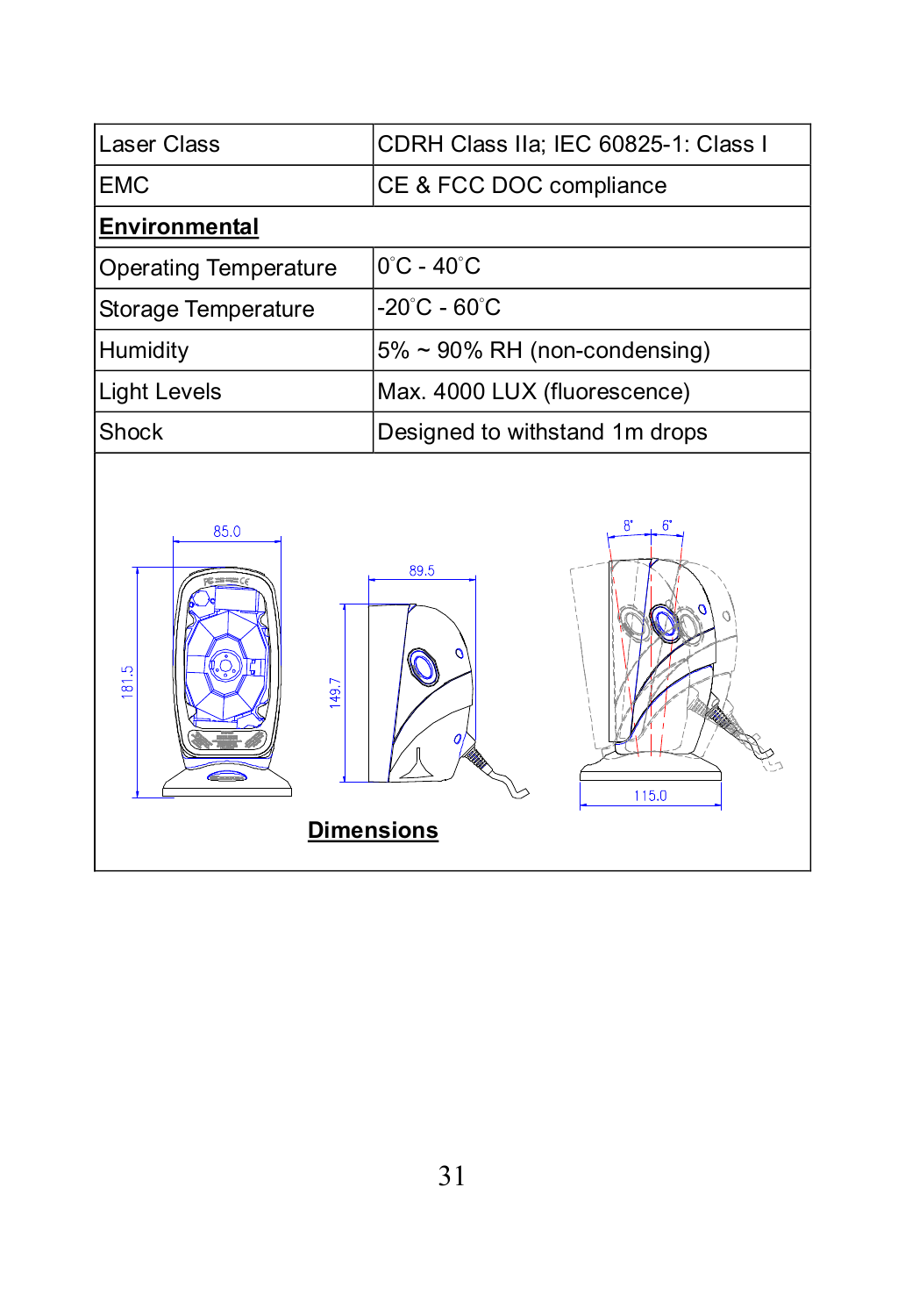### **Appendix C: Trouble-shooting**

This section contains information about how to solve problems that you may encounter when operating the scanner. If troubles occur, please refer to the following diagnostic tips as a mean to solve the trouble. However, before referring to the tips, make sure that the scanner is installed as instructed in this manual and that all cables are properly connected. If the problem remains, contact your dealer.

| <b>Problem</b>                                                                                                                     | <b>Diagnostic Tips</b>                                                                                                                                                                                                                                                                                                    |
|------------------------------------------------------------------------------------------------------------------------------------|---------------------------------------------------------------------------------------------------------------------------------------------------------------------------------------------------------------------------------------------------------------------------------------------------------------------------|
| The scanner is on<br>but cannot read<br>barcodes. The<br>LED is red.                                                               | The scanner window is dirty.<br>Clean the scanner window as<br>described in the Maintenance<br>section.<br>The presented barcode type is<br>not enabled. Select the barcode<br>type with the Programming<br>Guide.<br>The host disables the scanner.<br>The barcode type you presented<br>to the scanner is not supported |
| The scanner is on,<br>but the motor is not<br>rotating. A barcode<br>cannot be read. The<br>LED is intermittently<br>flashing red. | The scanner has entered into the<br>sleep mode. Press the switch<br>on the side or front of the scanner<br>to wake up the scanner (or use<br>the wake protocol.)                                                                                                                                                          |
| The LED is remain<br>red and Green                                                                                                 | Possible failure of the scanning<br>safeguard circuit. Disconnect<br>the scanner from its power source                                                                                                                                                                                                                    |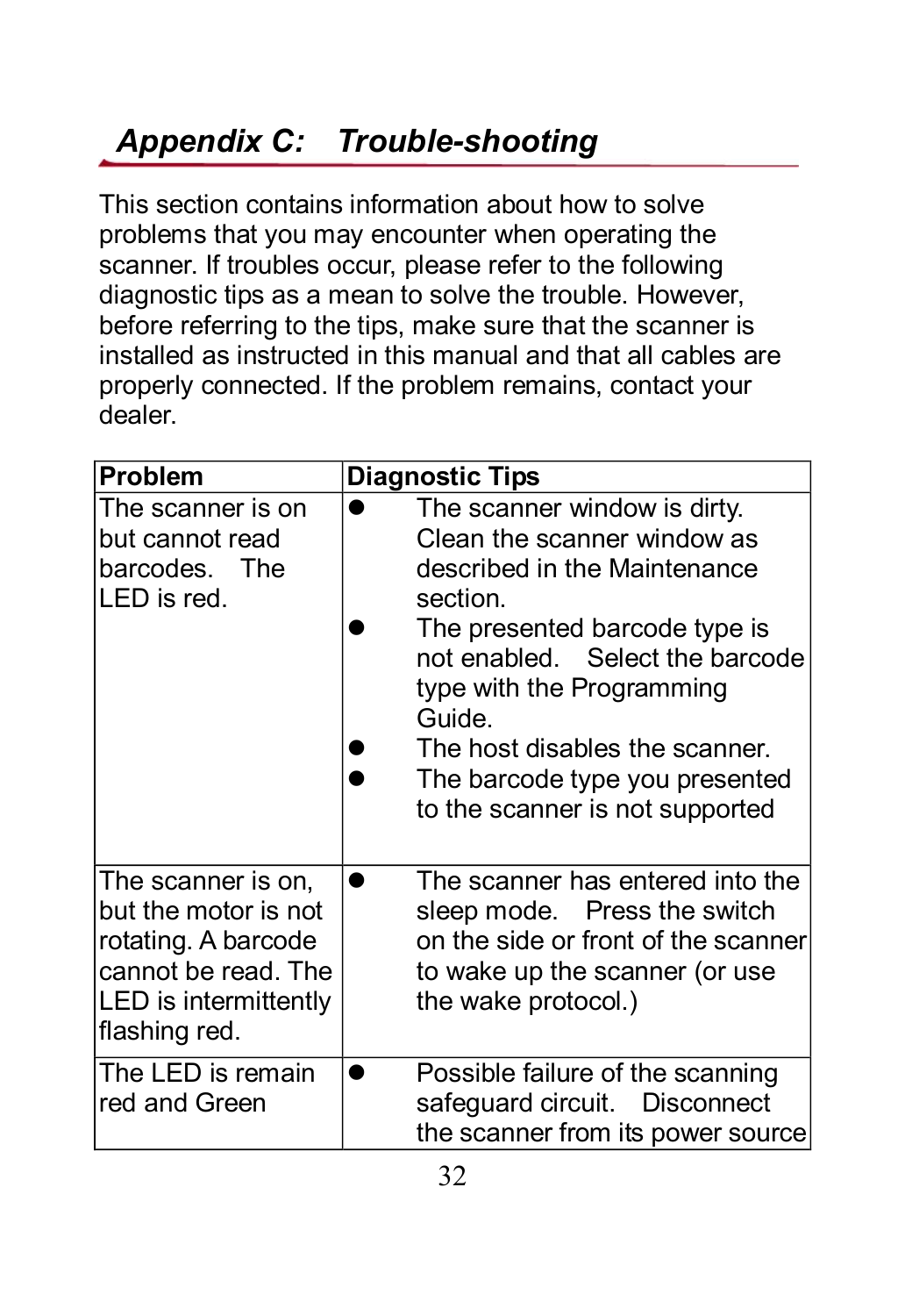|                                                                                               | immediately and contact your<br>dealer.                                                                                                                                                                                                                                                                                                                                                                                                                                                                                        |
|-----------------------------------------------------------------------------------------------|--------------------------------------------------------------------------------------------------------------------------------------------------------------------------------------------------------------------------------------------------------------------------------------------------------------------------------------------------------------------------------------------------------------------------------------------------------------------------------------------------------------------------------|
| The scanner does<br>not accept more<br>than two or three<br>barcode labels.                   | There is no proper handshaking<br>with the POS system.<br>Switch on<br>the POS system and check<br>connection and communication<br>settings.<br>The scanner is continuously<br>seeing a barcode.<br>Remove all<br>barcode labels out of the scan<br>volume of the scanner and try<br>again.<br>The scanner cannot send the<br>data to the POS system.<br>There<br>is no proper handshaking<br>between the scanner and the<br>host. Make sure that all cables<br>are connected and your POS<br>system is ready to receive data. |
| A barcode is read by $\blacklozenge$<br>the scanner but not<br>accepted by the<br>POS system. | The communication cable is not<br>connected to the serial port of your<br>POS system. Refer to the<br>manual of your POS system to<br>locate the serial port.<br>The communication settings of the<br>system and scanner do not match.<br>Adjust the settings in order to be<br>equal for both devices.<br>The communication cable does<br>not suit your POS system<br>Contact your dealer for the correct                                                                                                                     |